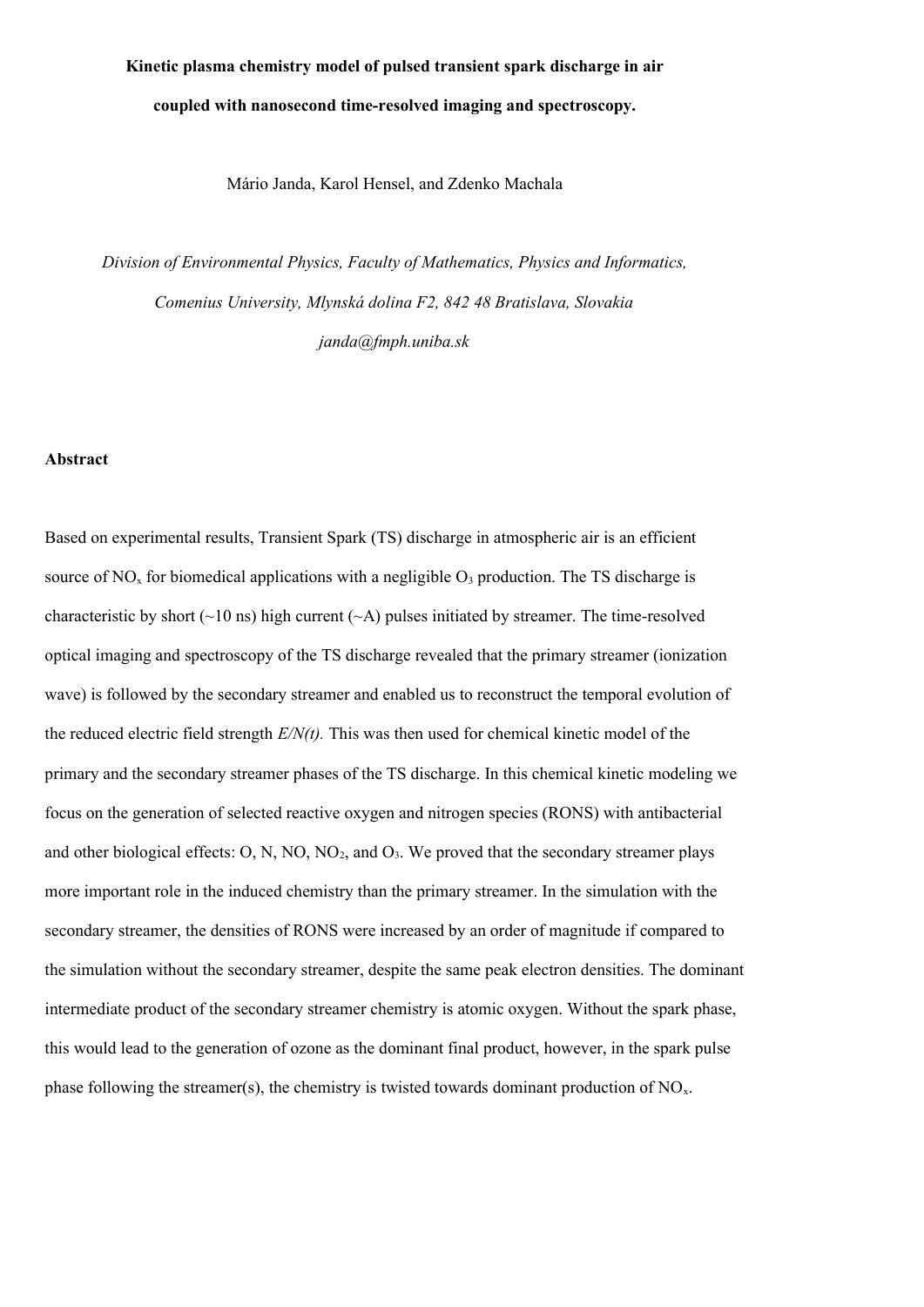## **1. Introduction**

The transient spark (TS) is a dc-operated, self-pulsing and filamentary discharge with typical repetition frequency in the range 1-10 kHz. Fundamental research of the positive polarity TS revealed that it is characteristic by the short  $(\sim 10-100 \text{ ns})$  spark current pulses, having maximum amplitude in the range of a few Amps [1]. Thanks to the short spark pulse duration and limited amount of deposited energy  $(\sim)$  mJ/pulse), significant heating of the treated gas is avoided and the generated plasma is non-equilibrium and highly reactive, with an electron density above  $10^{17}$  cm<sup>-3</sup> [2]. Its chemical activity is comparable with nanosecond repetitively pulsed (NRP) spark discharges [3]. The advantage of TS is no need of special and expensive high voltage pulsers with high repetitive frequencies and nanosecond rise-times typically used to generate NRP discharges [4-6].

The reactive plasma properties predetermine the TS for environmental and biomedical applications or generation of nanoparticles [3, 7, 8]. In biomedical applications, the emerging fundamental research is focused to assess the roles of various plasma agents (e.g. UV radiation, electric field, reactive neutral and charged particles). At present, the major antibacterial role in atmospheric pressure plasmas generated in air is typically attributed to reactive oxygen and nitrogen species (RONS) [9, 10]. Besides the antimicrobial effects, the RONS also play a significant role in cancer therapies. Water and aqueous media activated by plasma containing RONS can induce cancer cell apoptosis by facilitating an accumulation of intracellular RONS [11]. Although further details on the exact interaction pathways of RONS with cancer cells is still needed, it was shown that reactive oxygen species can induce cancer cells death by impairing the function of intracellular regulatory factors [12]. Depending on the used electrical discharge, different gaseous RONS can dominate in the treated gas. For example, the  $O_3$  generation is very efficient by cold plasma sources, such as dielectric barrier or streamer corona discharges [13-15]. Various plasma sources can also generate significant amounts of  $NO<sub>x</sub>$  [16-19]. The antibacterial potential of  $NO<sub>2</sub>$  is known [20, 21], and has been already commercially introduced [22], but new types of discharges optimized for bio-medical plasma applications are still being developed and studied. Several recent papers report investigating the  $NO<sub>x</sub>$  formation and their bactericidal effects in a hybrid glow-spark discharges or in dielectric barrier discharges in air [23–25]. We recently reported the efficient generation of NO<sub>x</sub> by TS discharge [26]. The NO<sub>x</sub> production rate  $\sim$ 7x10<sup>16</sup> molecules/J was achieved. The NO<sub>2</sub>/NO ratio decreased with increasing TS repetition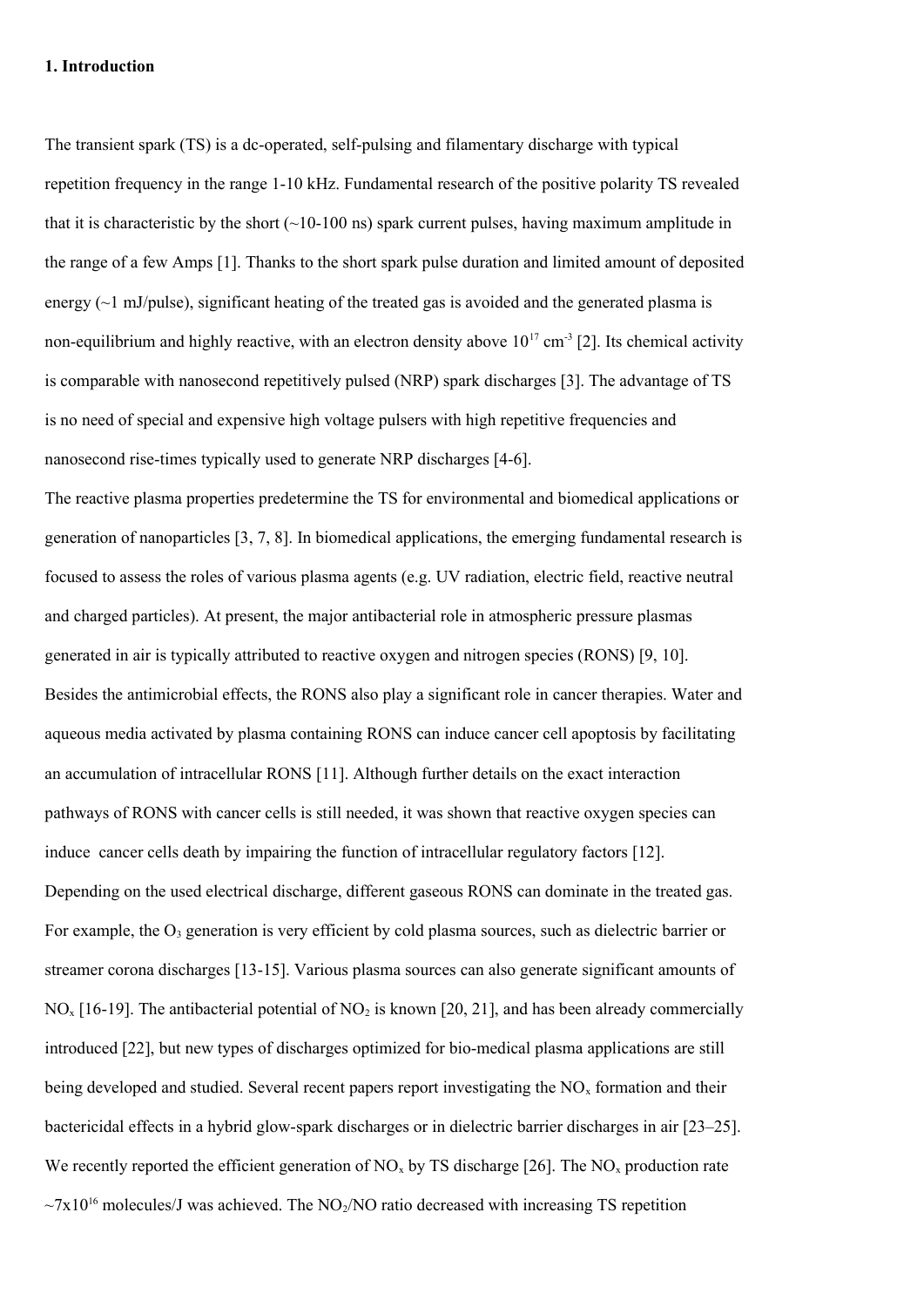frequency, which was attributed to the complex frequency-dependent discharge properties and thus changing  $NO<sub>2</sub>/NO$  generating mechanisms. We therefore decided to use kinetic modeling to better understand the dominant mechanisms of  $NO<sub>x</sub>$  and other RONS (e.g. O, N, O<sub>3</sub>) generation in the TS discharge.

The modeling of chemical kinetics aiming to calculate the density evolution of all species included in the kinetic model is an effective tool for complex systems description. In many cases, it is the most powerful way to solve problems where the complexity inhibits using analytical methods and direct experimental measurements. It is commonly used not only for the modeling of cold plasma chemistry including RONS generation in atmospheric pressure plasma jets [27, 28], but also for the description of high-temperature steady-state arc plasmas [29], nanosecond duration of streamer propagation [30], and other problems in plasma physics and chemistry.

The chemical kinetic modeling could also help us to improve our understanding of the TS discharge evolution, the transition from streamer to gas breakdown and spark formation. The individual phases of the TS discharge were identified by optical diagnostic techniques [31, 32]. The results enabled the visualization of different phases of the TS development including the primary streamer, the secondary streamer, and the transition to the spark.

The primary streamer (ionization wave) has been previously identified in the TS based on oscilloscopic current measurements [1]. Thanks to the space charge, the electric field in the primary streamer's head can reach more than  $200 \text{ kV cm}^{-1}$  [33, 34], so the chemical and ionization processes are very efficient there. Streamers are thus considered to be crucial for the efficiency of plasmainduced chemistry at atmospheric pressure. On the other side, Marode et al. [35] stressed out the importance of the secondary streamer on plasma induced chemistry in prevented spark discharge. The name 'secondary streamer' was first used by Loeb who suggested it was a new ionization wave [36], although according to Bastien and Marode, it is governed by attachment processes [37]; more precisely, by the distribution of the attachment rate along the plasma filament generated by the primary streamer. Higher attachment rate leads to the faster decrease of the electron density. This is equivalent to the decrease of the plasma conductivity and results in the reduced electric field *E/N* increase near the anode [35, 37-39]. The *E/N* near the anode can be as high as ~80 Td [35]. This is high enough for the generation of excited  $N_2$  species emitting photons, observed as 'the secondary streamer'.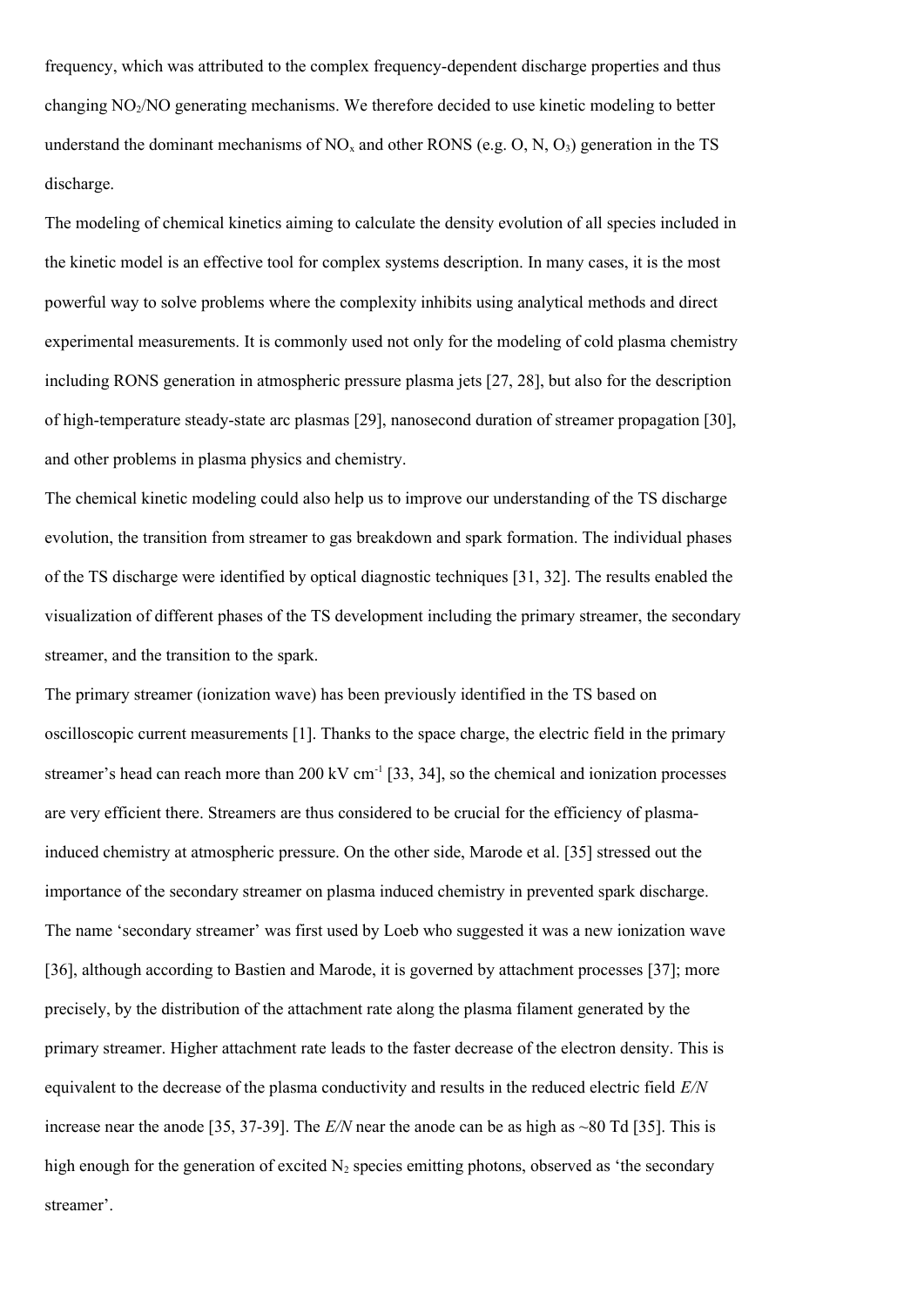The objective of this paper is to present a chemical kinetic model developed for TS discharge. More specifically, the model describing the primary and secondary phases of the TS that precede the formation of the spark. This model can be used to determine the evolution of densities of species that are not measurable via available experimental techniques. Here we focus on selected RONS: O, N, O3, NO, and NO2. Compared to the previous version of our model presented in Ref. [40], the presented model includes more species, more reactions and besides the primary streamer, we also included the secondary streamer phase. The validity of the model was tested by comparing the calculated electron and  $N_2(C)$  densities with experimental data [1, 2, 32, 41].

### **2. Transient Spark**

TS is a dc-driven self-pulsing discharge with periodic streamer-to-spark transition with a repetition frequency of 1-10 kHz. Figure 1 shows a schematic of the electric circuit used to generate the positive TS discharge by a positive polarity dc high-voltage (HV) power supply connected to a metal needle HV electrode via a series resistor ( $R = 5-10$  MΩ). In the same way, the negative TS can be generated using negative dc HV power supply [42]. The typical distance *d* between the tip of the HV electrode and a grounded planar electrode is 4-10 mm.



Fig. 1. Schematic of the setup used for generation and diagnostics of the positive transient spark (TS).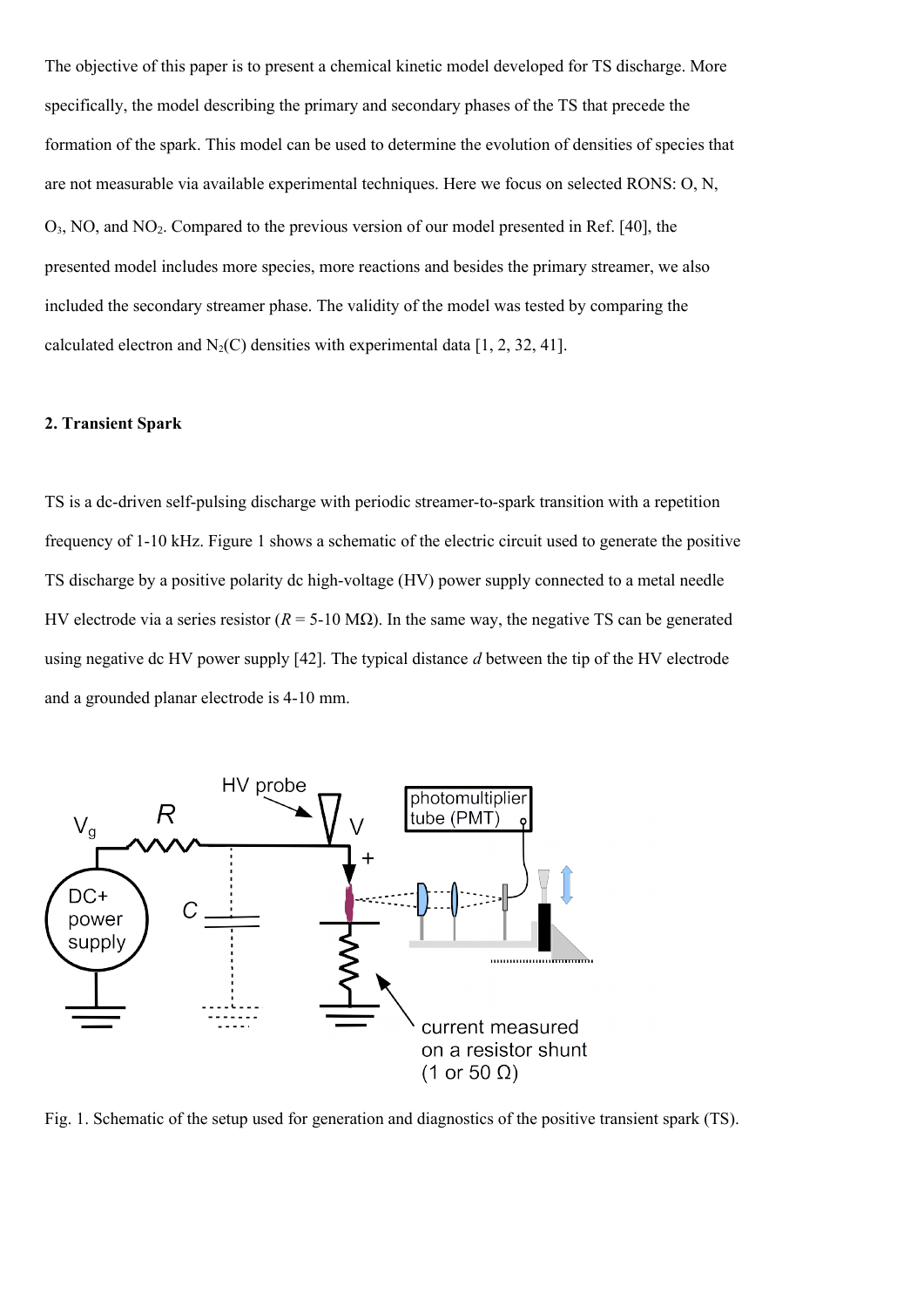The measurement of electric characteristics showed that the positive TS is initiated by a current pulse with typical amplitude 50-100 mA (phase A in Fig. 2), appearing when the potential on the stressed electrode reaches the voltage *VTS* characteristic for the TS discharge. This initial current pulse was attributed to a streamer [1]. The optical visualization of the TS evolution revealed its more complex behavior during the discharge initiation phase [31, 32]. In our previous work [32], streak camera-like images were obtained using spatio-temporal reconstruction of the discharge emission detected by a photomultiplier tube with light collection system placed on a micrometric translation stage (Fig. 1). In order to isolate the  $N_2$  (C–B, 0–0) transition for the PMT measurements, a bandpass interference filter was inserted into the optical path. The recorded temporal evolution of the TS shows two subsequent luminous events identified as the primary streamer (ionization wave), followed by the secondary streamer (A1 and A2, respectively, in Fig. 3).



Fig. 2. Typical voltage and current waveforms of the TS, gap  $d \approx 4.5$  mm,  $C \approx 24$  pF,  $R = 6.5$  MQ,  $f \approx$ 3.5 kHz.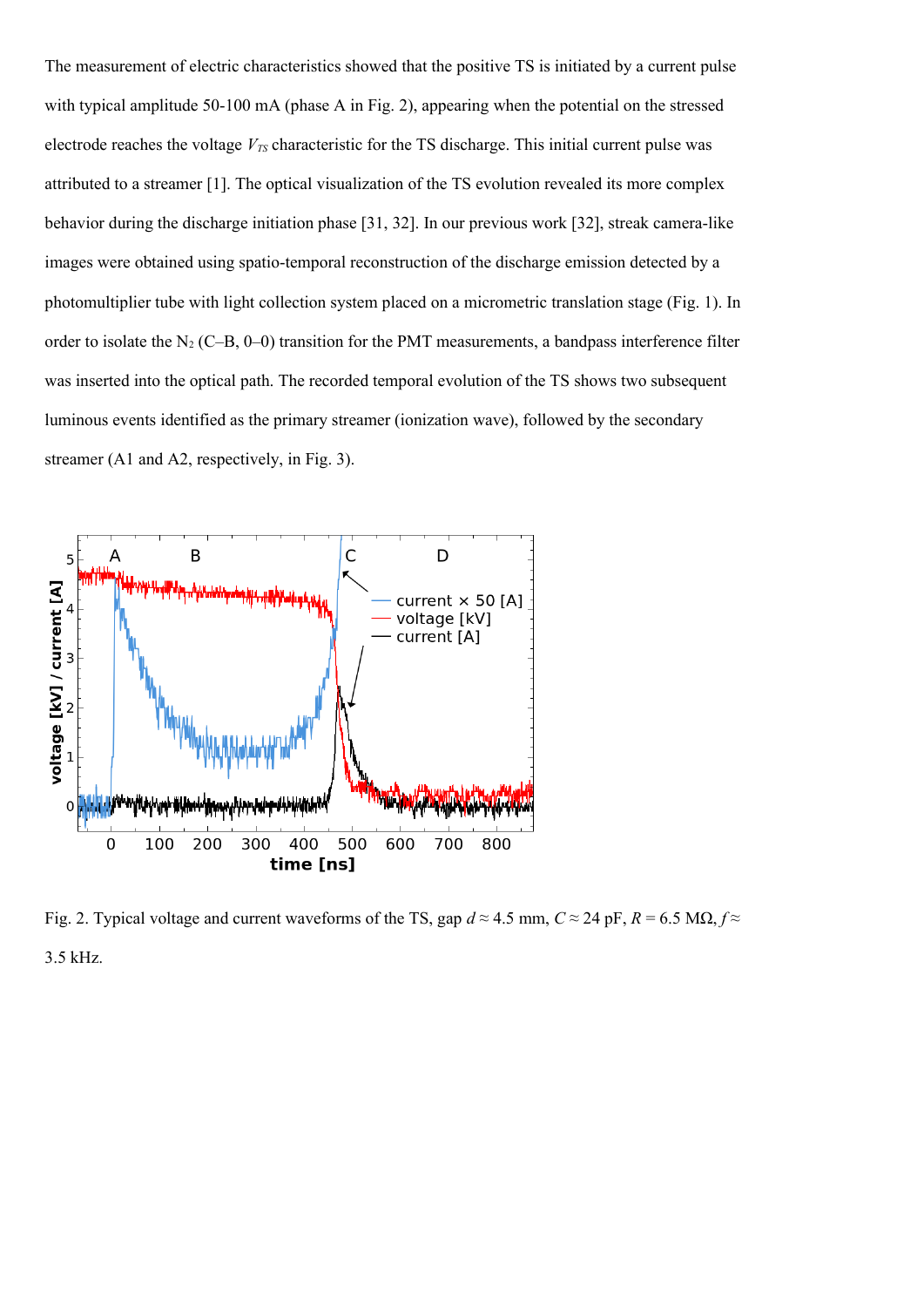

Fig. 3. Visualization of the primary and secondary streamer from spatio-temporal reconstruction of the PMT signals, filtered emission from N<sub>2</sub> (C–B, 0–0) transition,  $f \approx 2$  kHz,  $d = 7$  mm.

The primary streamer propagates through the whole gap at any TS repetition frequency, but the behavior of the secondary streamer changes as the TS repetition frequency increases [32]. If the frequency is approximately 3 kHz or higher, the secondary streamer propagates through the whole gap and it is relatively quickly followed by the spark formation, because the entire streamer-to-spark transition delay time  $\tau$  is short and decreases down to ~100 ns at ~6 kHz [41]. In this work we focus on lower  $f \leq 3$  kHz), where the secondary streamer does not propagate through the whole gap and the average streamer-to-spark transition delay time  $\tau$  (phase B in Fig. 2) is much longer. It varies from a few hundred ns up to several μs [41]. The emission from the N<sub>2</sub> (C-B) transition (2<sup>nd</sup> positive system) representing the secondary streamer disappears long before transition to the spark (Fig. 4). This enables us to focus on the secondary streamer phase without considering additional issues related to the spark formation.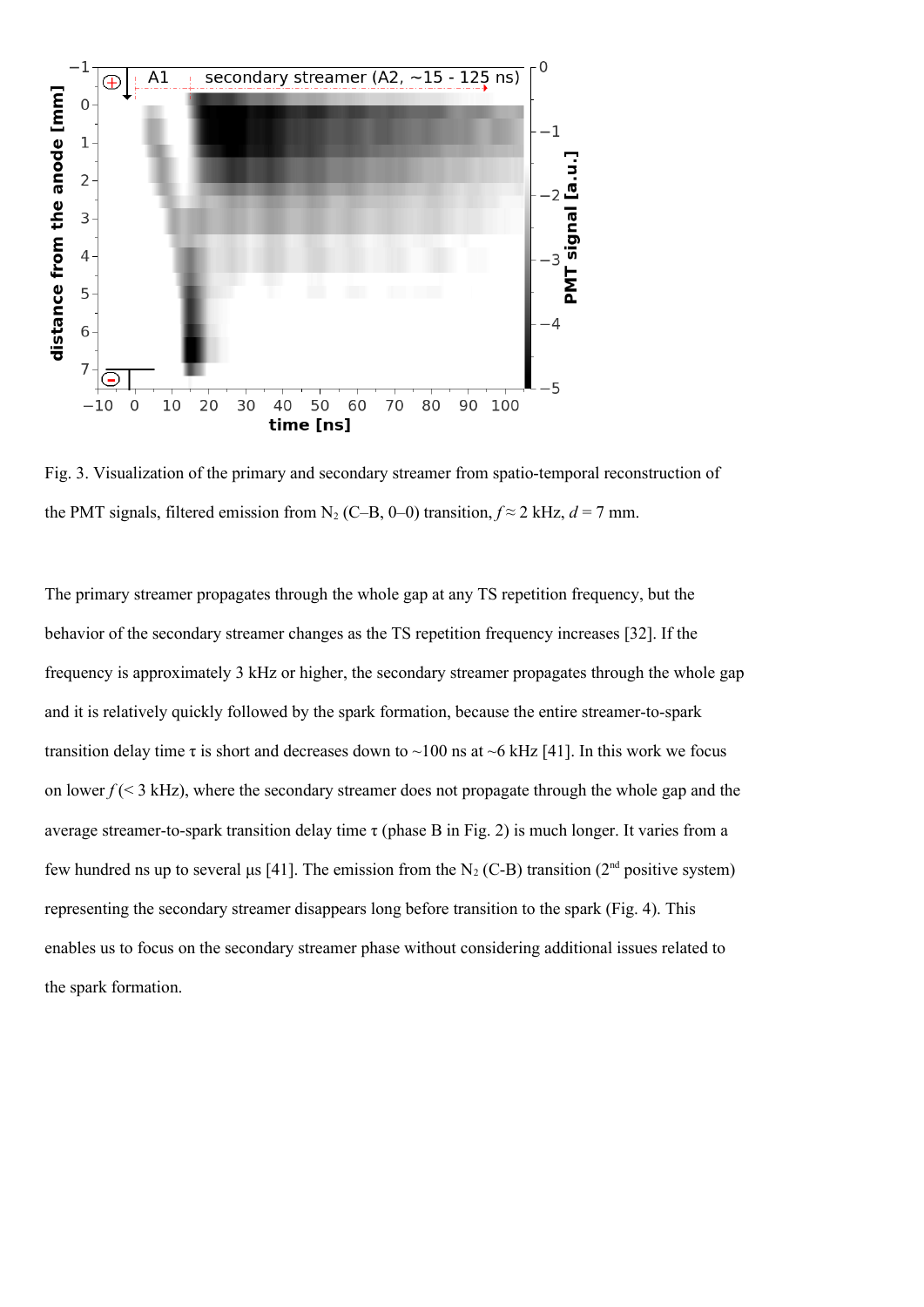

Fig. 4. PMT signals of the TS discharge (streamer phase), emission from  $N_2$  (C–B, 0–0) transition, measured near the anode and the cathode, respectively,  $f \approx 2$  kHz,  $d = 7$  mm.

During the spark phase, the discharge current reaches a high value  $(\sim 1-10 \text{ A})$  for a short time and the voltage drops to almost zero (phase D in Fig. 2). This current pulse is due to the discharging of the capacity *C*, given mainly by the intrinsic capacity of the HV cable connecting the ballast resistor *R* and the anode and also including the internal capacity of the discharge chamber and the capacity of the HV probe. At least ~10 pF is needed to achieve ~1 A current pulses. With typical  $C \approx 30$  pF, the pulses can exceed 10 A, but the amount of energy in a single TS pulse is still quite low  $(\sim 1 \text{ mJ})$ . Thus, the generated plasma cannot reach thermal equilibrium, the discharging is very fast  $(\sim 10{\text -}100 \text{ ns})$  and the discharge current quickly drops to much lower value ( $\sim$ 1 mA). This is due to the ballast resistor *R* that limits the current delivered to the plasma by the used dc power supply. As a result, the plasma starts to decay after the spark pulse (phase D in Fig. 2). Eventually, the plasma resistance exceeds *R* and the potential *V* on the stressed electrode gradually increases as the capacitor *C* recharges. A new TS pulse, initiated by a new primary streamer, occurs when *V* reaches again the characteristic voltage  $V_{\text{TS}}$ . The TS discharge is thus based on repetitive charging and discharging of *C*. With the known  $V_{g}$ and *R*, the value of *C* can be estimated from the measured repetition frequency *f* of this process according to the formula derived in Ref. [1]:

$$
f = \left[ RC \ln \left( \frac{V_g}{V_g - V_{TS}} \right) \right]^{-1}.
$$
\n(1)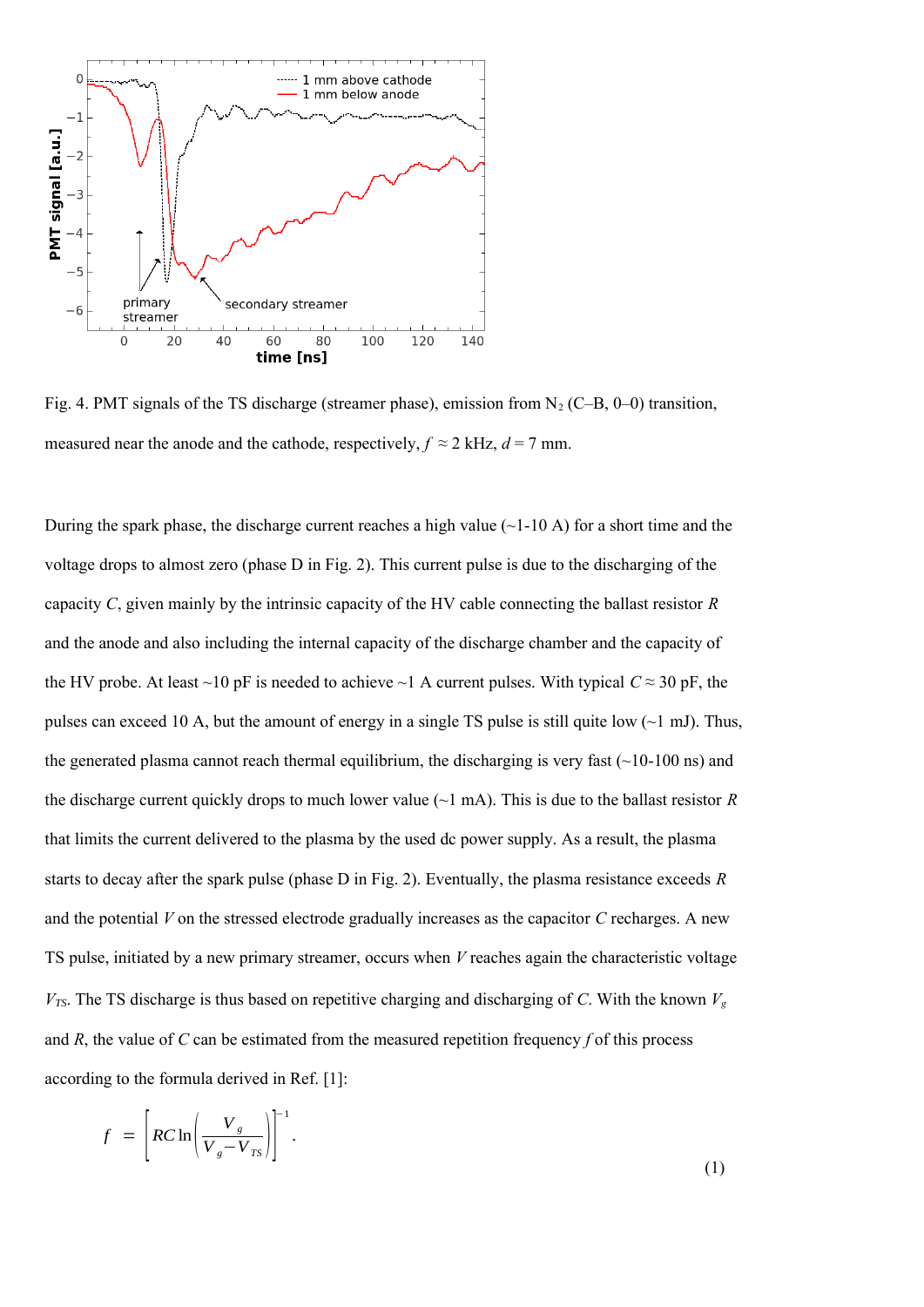The density evolution of all species in a kinetic model can be derived from the used reaction set

$$
\frac{dN_i}{dt} = S_i = \sum_{j=1}^{j=n} S_{ij} \tag{2}
$$

Here,  $S_i$  is a total production term for species  $X_i$ , while  $S_{ij}$  is a production term for species  $X_i$  in a specific reaction *j*. Next, *n* is the total number of reactions, and  $N_i$  is the number density of species  $X_i$ . For the calculation of  $S_{ij}$ , the stoichiometric coefficients (lower case letters) of the  $X_i$  species in the  $j<sup>th</sup>$ reaction

$$
aX_i + bX_{i+1} + \dots = a^*X_i + b^*X_{i+1} + \dots
$$
\n(3)

must be taken into the account

$$
S_{ij} = (a - a') \times R_j. \tag{4}
$$

The term  $R_j$  is the rate of the  $j<sup>th</sup>$  chemical reaction

$$
R_j = k_j \times \prod_{m=i}^{m=i+1} N_m^{\alpha_m} \tag{5}
$$

where  $k_i$  is the reaction rate coefficient (rate constant), *l* is the total number of species involved in the  $j<sup>th</sup>$  reaction,  $N<sub>m</sub>$  is the actual density of the  $m<sup>th</sup>$  species, and  $\alpha<sub>m</sub>$  is the partial order of reaction with respect to the species *m*.

In practice, it is necessary to solve this set of reactions numerically, using a solver of differential equations. We based our model on the existing ZDPlasKin module [43] that includes a Fortran 90 version of the VODE solver for numerical solution of system of ordinary differential equations [44], using Adams' or backward differentiation formula methods. Authors of ZDPlasKin also provide a ready-to-use list of plasmachemical processes in nitrogen-oxygen mixtures with all necessary rate coefficients [45], based on reactions listed in Ref. [46] and [47]. We used this set of reactions (version 1.03) in our simulations too. It is a set of about 650 chemical reactions among 53 species, namely, molecules N<sub>2</sub> (X<sup>1</sup>,  $v = 0.8$ ), N<sub>2</sub> (A<sup>3</sup>, B<sup>3</sup>, a<sup>3</sup>, C<sup>3</sup>), O<sub>2</sub> (X<sup>3</sup>,  $v = 0.4$ ), O<sub>2</sub> (a<sup>1</sup>, b<sup>1</sup>, 4.5 eV), O<sub>3</sub>, NO, N<sub>2</sub>O, NO<sub>2</sub>, NO<sub>3</sub> and N<sub>2</sub>O<sub>5</sub>, atoms N (<sup>4</sup>S, <sup>2</sup>D, <sup>2</sup>P) and O (<sup>3</sup>P, <sup>1</sup>D, <sup>1</sup>S), positive ions N<sup>+</sup>, N<sub>2</sub><sup>+</sup>, N<sub>3</sub><sup>+</sup>, N<sub>4</sub><sup>+</sup>, O<sup>+</sup>, O<sub>2</sub><sup>+</sup>,  $O_4^+$ , NO<sup>+</sup>, N<sub>2</sub>O<sup>+</sup>, NO<sub>2</sub><sup>+</sup> and  $O_2^+N_2$ , negative ions O<sub>2</sub>, O<sub>2</sub>, O<sub>3</sub>, O<sub>4</sub>, NO<sub>2</sub>, N<sub>2</sub>O<sub>2</sub>, NO<sub>2</sub><sup>-</sup> and NO<sub>3</sub><sup>-</sup>, and electrons. The electron impact excitation of other electronic states of nitrogen is also included, but the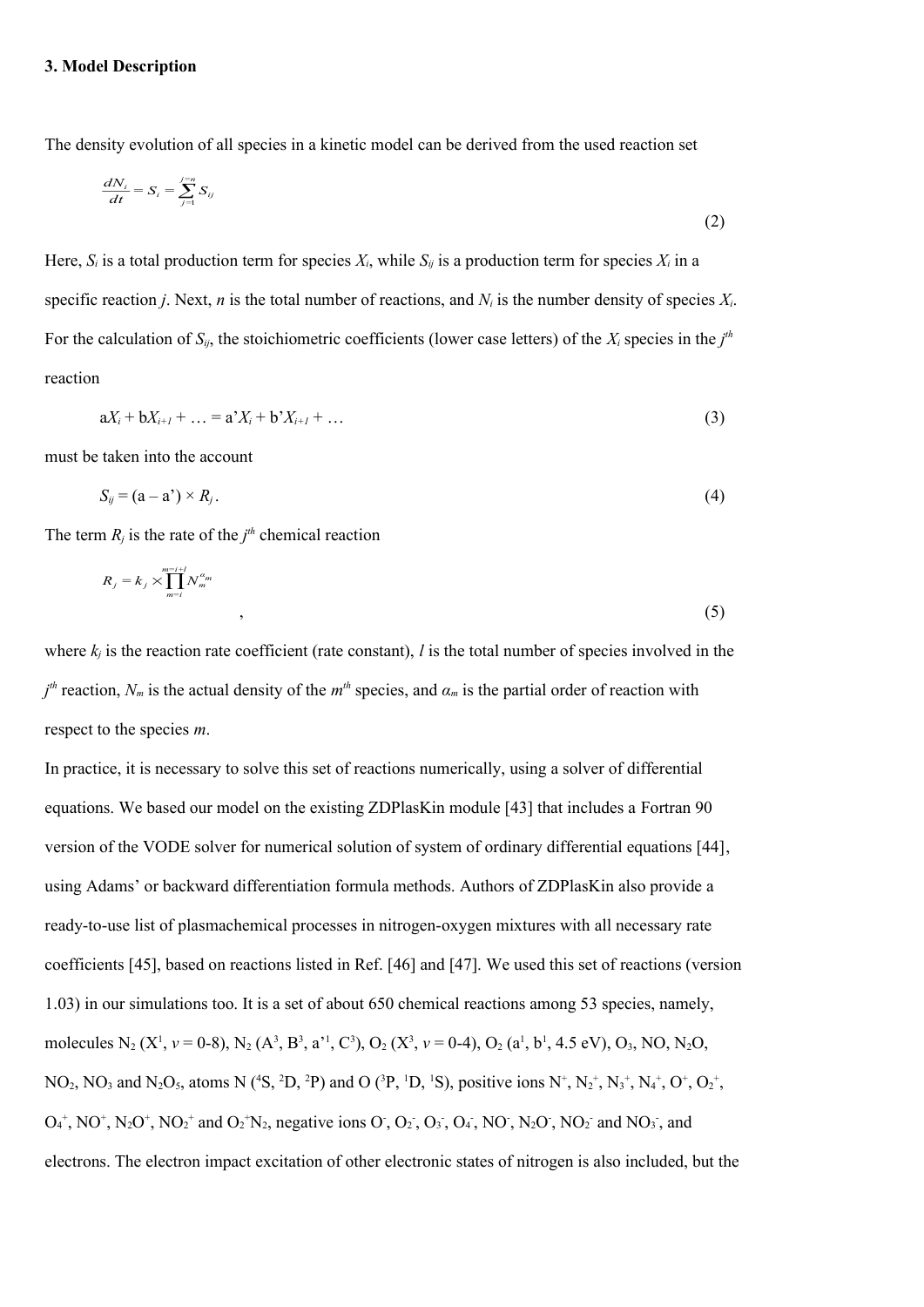model assumes their instantaneous relaxation:  $N_2(W^3, B^{3}) \to N_2(B^3)$ ;  $N_2(a^1, w^1) \to N_2(a^{11})$ , and  $N_2(E^3, B^{3})$  $a^{\prime\prime\prime}$ )  $\rightarrow$  N<sub>2</sub>(C<sup>3</sup>). The generalized level O<sub>2</sub>(4.5 eV) corresponds to O<sub>2</sub>(A<sup>3</sup>, C<sup>3</sup>) and O<sub>2</sub>(c<sup>1</sup>) states. The rate constants of reactions between heavy species from this list are calculated from the thermodynamic gas temperature  $T_g$ . This temperature is frequently assumed to be equal for all ions and neutrals even in non-thermal plasmas. This is no longer valid for electrons. Their energy is usually much higher, as well as their temperature  $(T_e)$ . The rate constant for electron impact reactions must be calculated from electron energy distribution function (EEDF). The EEDF is usually obtained by solving the Boltzmann equation for free electrons. The ZDplasKin package includes a Bolsig+ solver for the numerical solution of the Boltzmann equation. The principle and characteristics of Bolsig+ solver are described in more detail in [48]. A set of required electron scattering cross sections was taken from the LXCat project database [49]. Namely, we used the databases found in [50, 51]  $(N_2, \text{ and } O_2)$ , in [52]  $(N_2 (A^3, a^1), O_2(a^1, b^1), O_3, O, O^2$  and N), in [53] (NO, N<sub>2</sub>O), and in [54] (NO<sub>2</sub>). Besides the collisions with heavy particles, the Bolsig+ solver also handles the electron-electron interactions if the degree of ionization exceeds selected threshold, the default value is  $10^{-5}$ .

#### **4. Results and Discussion**

The TS discharge evolution, as described in Section 2, is composed of several consecutive phases. Each phase is characterized by different time scales and different dominant processes. Here we focus on the relatively short (<250 ns) initial phase of the TS discharge consisting of the primary and the secondary streamer. These phases of the TS are characterized by fast changes of *E/N* and *Te*. It is therefore necessary to determine the density of many species that could influence the plasma induced chemistry with good temporal resolution (~ns), while processes such as diffusion can be neglected on this short time scale.

#### 4.1. Primary streamer simulation

The primary streamer is an ionization wave propagating from the HV electrode towards the grounded electrode. The modeling of primary streamer propagation requires at least 2-D model using axisymmetry assumption [55]. The 0-D kinetic model calculates densities of many species in a single point in space and obviously cannot be used to simulate propagation of the ionization wave. The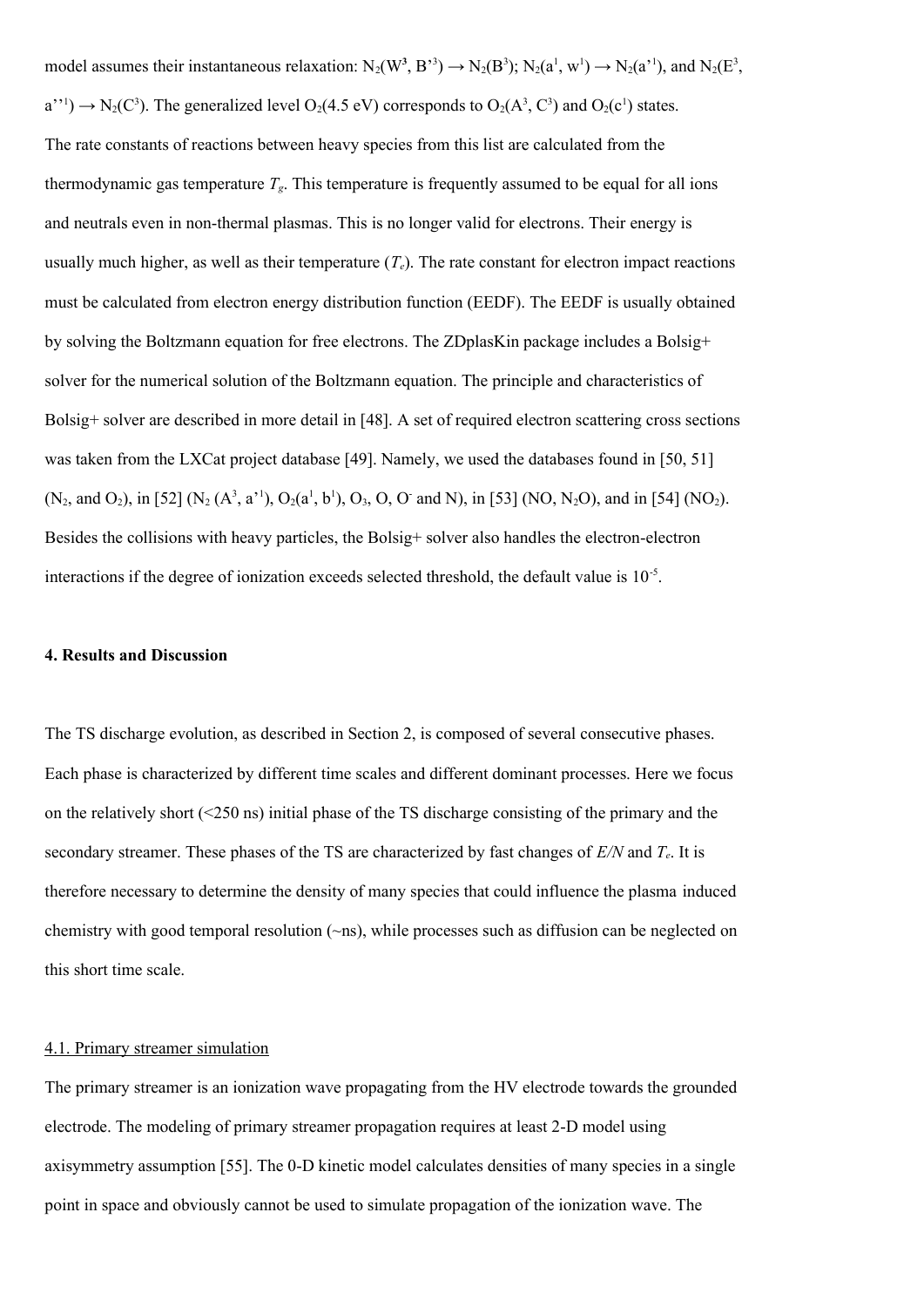influence of the primary streamer on the rates of chemical reactions in the 0-D kinetic model can be introduced by using appropriate temporal evolution of *E/N*, based on the extensively published primary streamer characteristics [33, 34, 55-59] and our experimental results [31].

We defined the temporal evolution of  $E/N$  in a selected point *H*, where the primary streamer's head with the peak reduced electric field strength  $E/N_{max}$  [Td] appears at time  $t_H$ , by the following formula:

$$
E/N(t) = \begin{cases} E/N_{before} + \frac{(E/N_{max} - E/N_{before})l_t}{t_H - t + l_t}, & t < t_H, \\ E/N_{after} + (E/N_{max} - E/N_{after}) \exp(-2l_t(t - t_H)), & t > t_H. \end{cases}
$$
(6)

This formula is based on work of Kulikovsky [34] and Naidis [58], describing the axial distribution of the electric field strength during the primary streamer propagation. Equation (6) well describes a gradual increase of  $E/N$  in the point H when  $t \leq t_H$ , from the initial value  $E/N_{before}$  towards the peak value  $E/N_{max}$ . The rate of this increase is given by the parameter  $l_t$  [ns]. When  $t > t_H$ , equation (6) gives a sharp decrease of *E/Nmax* to much lower value *E/Nafter* characteristic for the relatively conductive plasma channel generated behind the primary streamer's head. This *E/N(t)* profile is in agreement with temporal evolution of *E* during the streamer propagation calculated by Bonaventura et al. [59]. Table 1 shows the values of the parameters from Eq. (6) that we used in our simulations. Table 1 contains also another input parameters influencing calculated densities of species in our simulations, such as initial electron density  $n_e(0)$ , initial gas temperature  $T_g(0)$ , or initial molar fraction of NO and NO2, *χNO* or *χNO2*, respectively. Values of all these parameters were selected based on our previous experimental studies, and values found in the literature. More details can be found in Appendix 1. We varied the values of these parameters in order to achieve the peak electron density during the primary streamer close to the experimentally observed  $n_e \approx 10^{14}$  cm<sup>-3</sup> [2]. As Fig. 5 shows, the same peak electron density can be achieved by various combinations of parameters in Table 1. However, we observed that within ranges given in Table 1, the evolution of  $n_e(t)$ , RONS and N<sub>2</sub>(C<sup>3</sup>II) densities after the primary streamer were not significantly influenced by the selection of the initial values of these parameters (Fig. 5).

From the simulations of the primary streamer we also concluded that when *E/N* is above ~100 Td and  $N_2(C)$  species are effectively produced by electron impact excitation collisions, the peak density of N<sub>2</sub>(C) is always close to  $n_e$ . This results from the fact that the electron impact excitation collisions are the key source of  $N_2(C)$  in this case [60].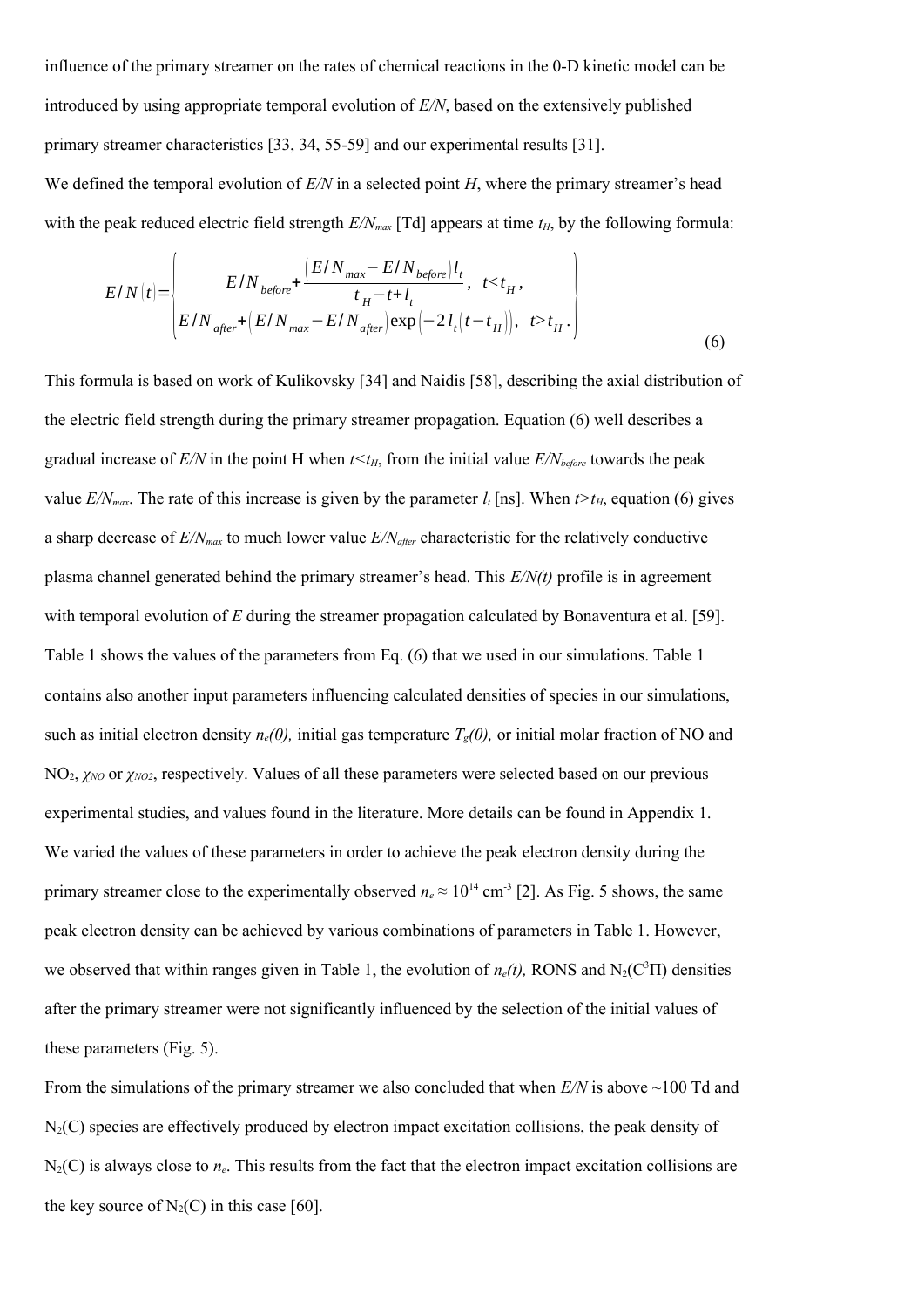| parameter                    | tested range     | values used in the final calculations                                   |                                                                           |
|------------------------------|------------------|-------------------------------------------------------------------------|---------------------------------------------------------------------------|
|                              |                  | $n_e = 10^{14}$ cm <sup>-3</sup> reached during<br>the primary streamer | $n_e = 10^{14}$ cm <sup>-3</sup> reached during<br>the secondary streamer |
| $E/N_{before}$ [Td]          | $40 - 125$       | 100                                                                     | 100                                                                       |
| $E/N_{max}$ [Td]             | $200 - 350$      | 306                                                                     | 292                                                                       |
| $E/N_{after}$ [Td]           | $40 - 70$        | 40                                                                      | 40                                                                        |
| $t_H$ [ns]                   | $20 - 40$        | 30                                                                      | 30                                                                        |
| $l_t$ [ns]                   | $1 - 3$          | 2                                                                       | 2                                                                         |
| $n_e(0)$ [cm <sup>-3</sup> ] | $10^3 - 10^{10}$ | $10^{8}$                                                                | $10^{8}$                                                                  |
| $\chi_{NO}$ and $\chi_{NO2}$ | $0 - 10^{-4}$    | $10^{-5}$                                                               | $10^{-5}$                                                                 |
| $T_{g}(0)$ [K]               | $300 - 350$      | 350                                                                     | 350                                                                       |

Table 1 – Input parameters and their values used for simulation of the primary streamer.



Fig. 5 – Example of the used *E/N* profiles describing the primary streamer with calculated densities of electrons and N<sub>2</sub>(C) species,  $E/N_{max}$  = 306 and 350 Td,  $n_e(0)$  = 10<sup>8</sup> cm<sup>-3</sup> and 10<sup>6</sup> cm<sup>-3</sup>, respectively. Other input parameters are described in Table 1, column 3.

Behind the streamer's head, the electric field is too weak and electrons do not have enough energy to generate sufficient amount of  $N_2(C)$  species and their density drops quickly. Quenching reaction

$$
N_2(C) + O_2 \to N_2 + O + O(^{1}S)
$$
\n(7)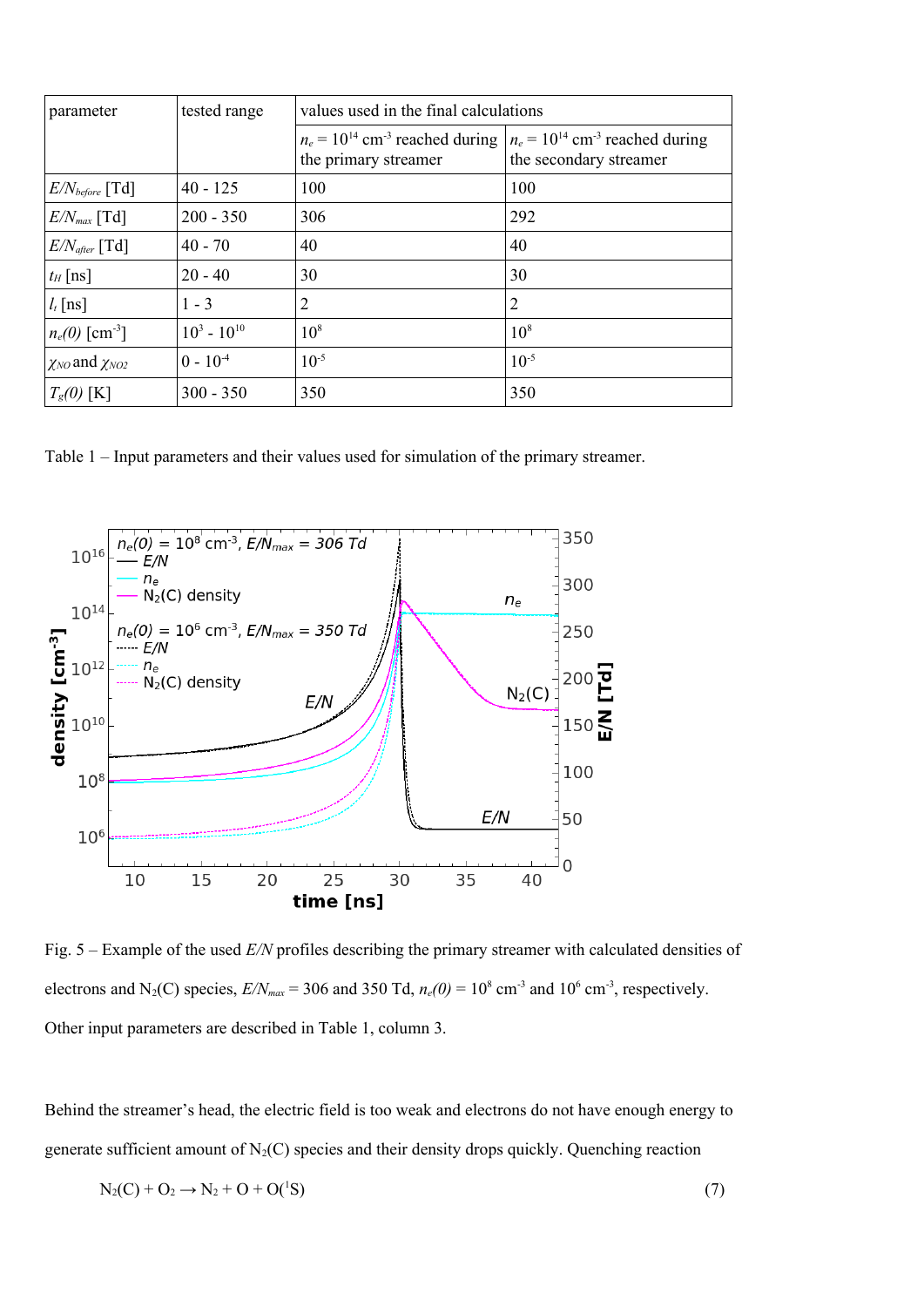represents the major sink of  $N_2(C)$  states, contributing to the production of atomic oxygen (O). There are several other important O generation pathways, and the O density in post primary streamer period increased up to almost  $10^{16}$  cm<sup>-3</sup> in our simulations (Fig 6). The efficiency of atomic nitrogen (N) production is much lower and the maximum N density slightly exceeded  $10^{14}$  cm<sup>-3</sup> only. However, both atomic species (O and N)) are intermediate products and they disappear at longer time scale (Fig. 6), while stable products like  $O_3$ , NO and NO<sub>2</sub> are generated. Fig. 6 shows results from the long time scale simulation with constant  $E/N = 40$  Td and constant gas temperature  $T_g = 350$  K after the primary streamer, without the secondary streamer phase and without the spark phase. Under these conditions, the final ozone density significantly exceeds the densities of nitrogen oxides. This is in opposite to the TS discharge time-integrated (over all TS phases) species production, where we experimentally measured high densities of NO and  $NO<sub>2</sub>$ , while the concentration of produced  $O<sub>3</sub>$  was negligible [26]. For this reason we suppose that the chemistry induced by TS is not determined by the primary streamer, but more importantly by the following secondary streamer and spark phases.



Fig. 6 - Calculated densities of electrons and selected RONS, input parameters set as in Table 1, column 3, constant *Tg* and *E/N* after the primary streamer without secondary streamer and spark.

# 4.2 Secondary streamer modeling

The average axial *E/Navg* in the plasma channel created by the primary streamer in TS was estimated to be around 60-70 Td, assuming homogeneous axial *E/N* distribution [41]. In fact, the assumption of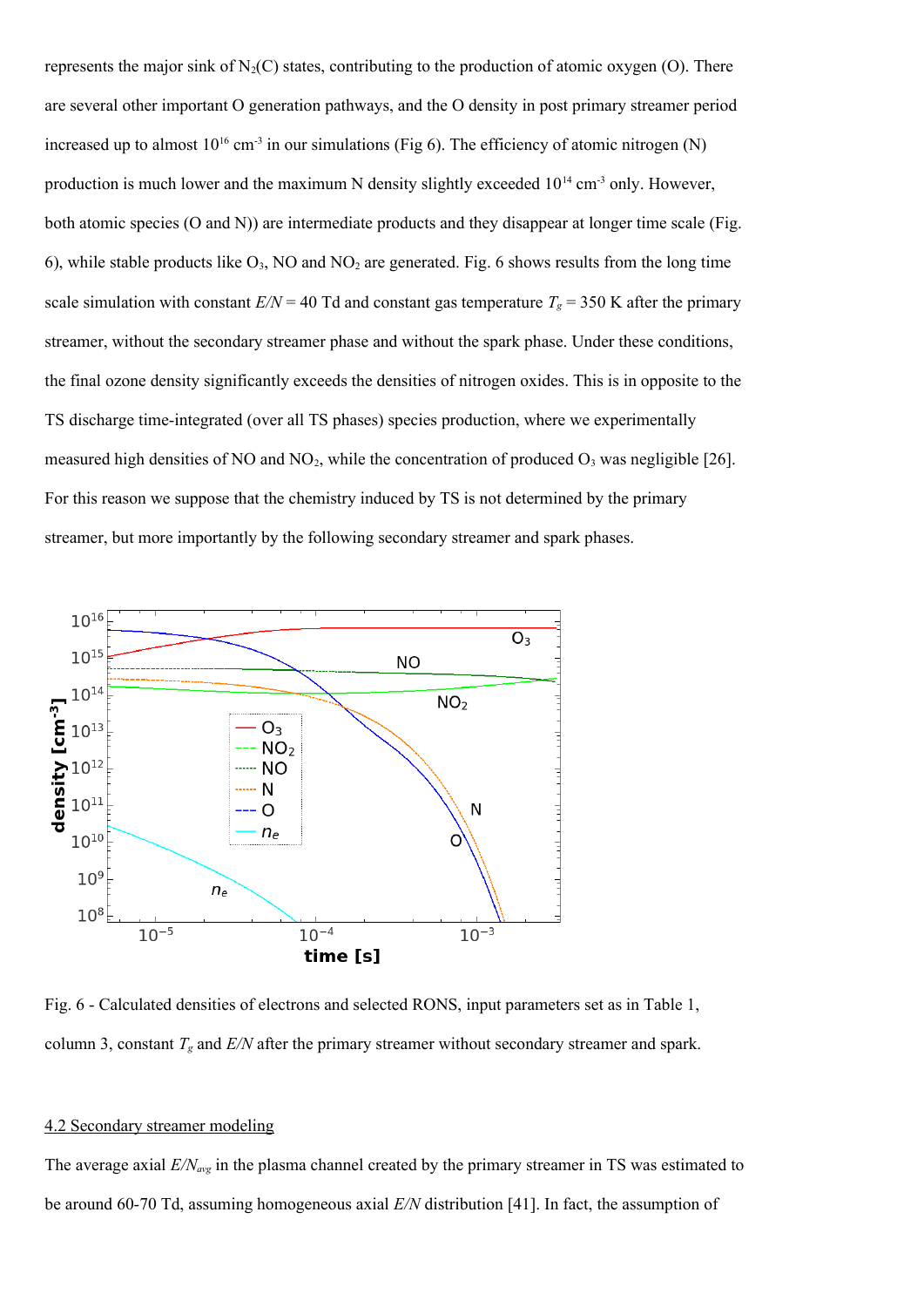homogeneous axial *E/N* is not quite correct and the appearance of the secondary streamer near the anode (Figure 3, time around 20 ns) indicates *E/N* enhancement in this region, where *E/N* can reach value above 80 Td [35].

| parameter                                                    | value            |
|--------------------------------------------------------------|------------------|
| primary to secondary streamer delay                          | $20$ ns          |
| secondary streamer $E/N$ rise time                           | 1 ns             |
| maximum $E/N$ during the secondary streamer $E/Nsec$ max     | $60 - 135$ Td    |
| duration of constant $E/N_{sec \, max}$                      | 10 <sub>ns</sub> |
| duration of linear $E/N$ decrease from peak to average value | $65$ ns          |

Table 2 – Secondary streamer parameters used in presented model.

We simulated the *E/N(t)* profile in the point 1 mm below the tip of the anode. The appearance of the secondary streamer in the moment when the primary streamer reaches the cathode is represented by a fast increase of *E/N* (we used characteristic rise time 1 ns) from the value right after the primary streamer head (*E/N<sub>after</sub>*) to the secondary streamer peak value (*E/N<sub>sec\_max</sub>*). Based on our experimental data (Fig. 3), the 20 ns delay between the appearance of the primary and the secondary streamer 1 mm below the anode was used. Eventually, the emission related to the secondary streamer disappears. This can be interpreted as smoothening of the axial *E/N* profile towards a homogeneous distribution with  $E/N(t, x) = E/N_{avg}$ . Based on the experimental data (Fig. 4), we estimated the duration of the secondary streamer to 75 ns, with 10 ns plateau (constant  $E/N(t) = E/N_{\text{sec max}}$ ) followed by linear decrease of  $E/N$ from  $E/N_{\text{sec max}}$  to  $E/N_{\text{avg}}$  = 60 Td during 65 ns (Fig. 7). Characteristics of the  $E/N$  temporal evolution used to simulate the secondary streamer are summarized in Table 2. We varied only one parameter in our simulations,  $E/N_{\text{sec max}}$ , in the range 60 – 135 Td. The goal was to observe the typical increase of the  $N_2(C)$  density during the secondary streamer phase (Fig. 8).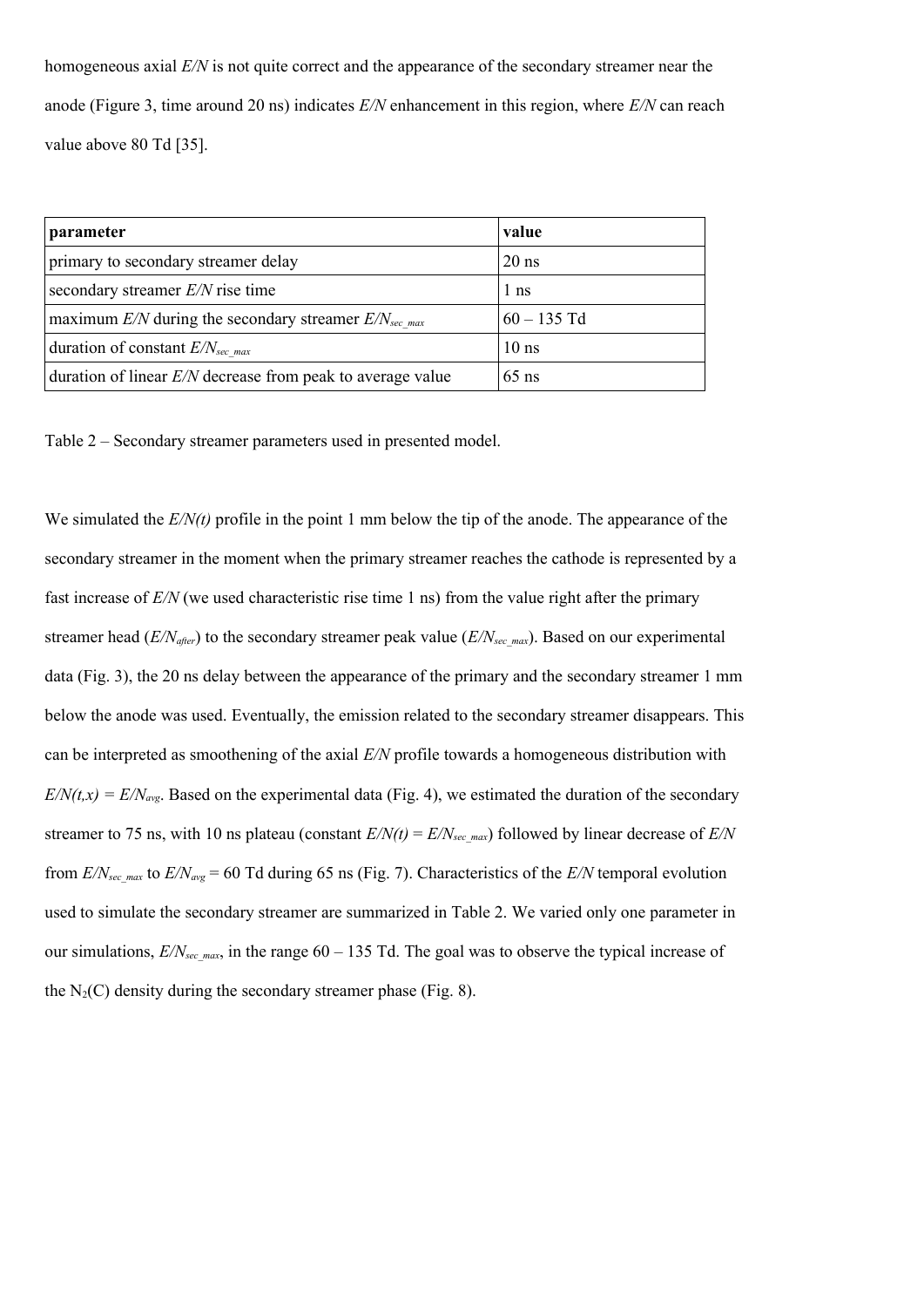

Fig. 7 – Temporal evolution of *E/N* simulating the primary and the secondary streamer near the anode, and calculated densities of  $N_2(C)$  and electrons,  $E/N_{sec\_max}$  = 80 Td, other primary and secondary streamer parameters are set according to Table 1 (column 3) and Table 2, respectively.



Fig. 8 – Temporal evolution of N<sub>2</sub>(C) density for different *E/N<sub>sec\_max</sub>* values, and electron density for  $E/N_{sec\_max}$  = 130 Td only.

We observed that the *E/N* increase from *E/N*<sub>after</sub> to *E/N*<sub>sec max</sub> leads to the appearance of the secondary peak in N<sub>2</sub>(C) density and this peak increases with increasing  $E/N<sub>sec</sub>$  *max*. According to the experimental data (Fig. 4), the N<sub>2</sub>(C) density during the secondary streamer should be  $\sim$ 2-3 times higher than during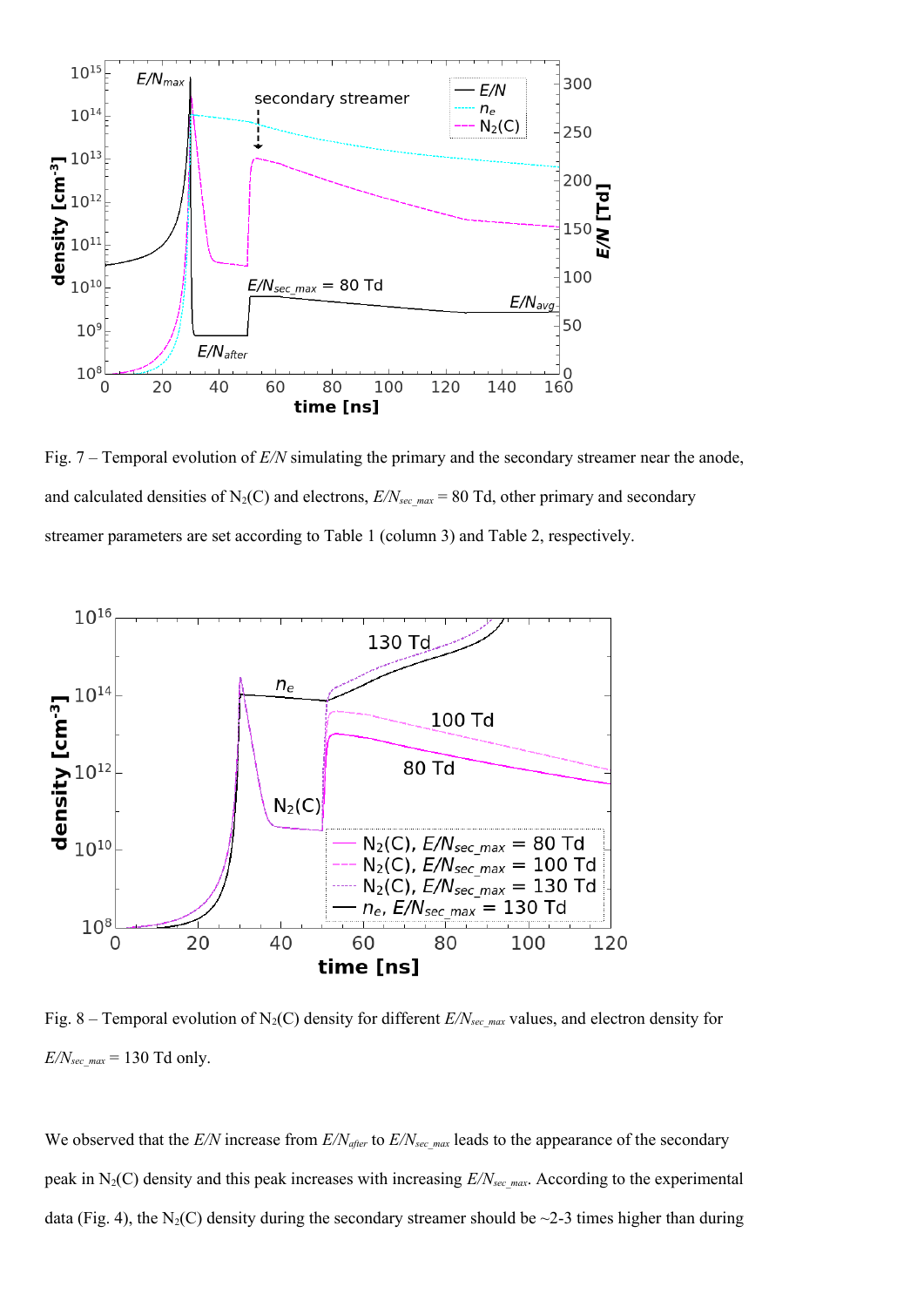the primary streamer. However, we were not able to reproduce this observation for  $E/N_{\text{sec max}}$  below 130 Td, and the simulation with  $E/N_{\text{sec max}}$  = 130 Td already indicates breakdown during the secondary streamer phase. This is not in agreement with experimental results showing the disappearance of the secondary streamer, and much later spark formation.

We assume that the only possible solution of this problem is the decrease of  $E/N_{max}$  during the primary streamer phase. This should decrease the density of  $N_2(C)$  during the primary streamer, due to the lower  $n_e$ . The decrease of  $n_e$  during the primary streamer must be compensated by its increase during the secondary streamer phase. We therefore performed a set of calculations with *E/Nmax* below 306 Td, and *E/N*<sub>sec max</sub> above 120 Td (in order to increase  $n_e$ ). The goal was to achieve the maximum  $n_e \approx$  $10^{14}$  cm<sup>-3</sup> during the secondary streamer phase, with the ratio of N<sub>2</sub>(C) densities during the secondary and primary streamer to be  $\sim$ 2-3. We succeeded to achieve it for example for  $E/N_{max}$  = 292 Td and *E/Nsec\_max* = 133 Td (Fig. 9). Other primary and secondary streamer parameters were as given in Table 1 (column 4) and Table 2, respectively. We also used these parameters for further calculations aiming to asses the role of the secondary streamer in plasma induced chemistry.



Fig. 9 - Temporal evolution of *E/N* simulating the primary and the secondary streamer near the anode, and calculated densities of N<sub>2</sub>(C) and electrons,  $E/N_{\text{sec,max}} = 133$  Td, other primary and secondary streamer parameters according to Table 1 (column 4) and Table 2, respectively.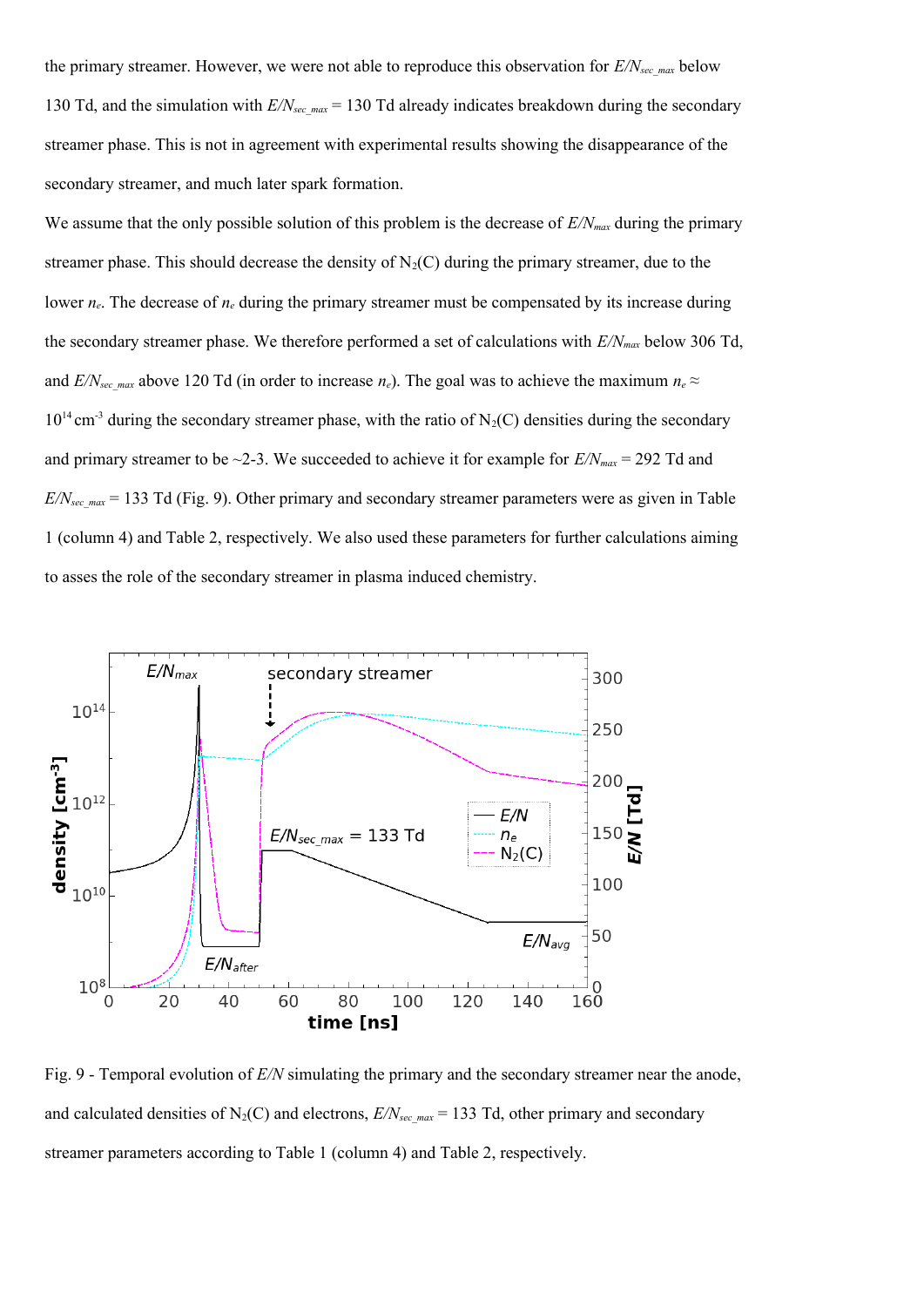#### 4.3 Influence of secondary streamer on plasma induced chemistry

In order to estimate the role of the secondary streamer on plasma induced chemistry, we will now compare two different conditions. First, the "strong" primary streamer  $(E/N_{max} = 306 \text{ Td})$  with no secondary streamer. Next, the "weak" primary streamer  $(E/N_{max} = 292 \text{ Td})$  followed by the secondary streamer (*E/N*<sub>sec</sub><sub>*max*</sub> = 133 Td). Almost identical maximum  $n_e \approx 10^{14}$  cm<sup>-3</sup> was achieved in both simulations (Fig. 10). However, the duration of the secondary streamer is much longer compared to the primary streamer. Thus, despite the lower maximum *E/N*, the production of almost all studied RONS is much higher in the simulation with the secondary streamer. For illustration, Fig. 10 compares the temporal evolution of NO. The same is true for  $O$ , N and  $O_3$ . The only exception was  $NO<sub>2</sub>$ , where the density decreased from the initial concentration  $\sim$ 10 ppm in both simulations.



Fig. 10 – Temporal evolution of NO and electron densities in simulations with and without the secondary streamer.

It is interesting that 300 ns after the beginning of the simulations, the NO density is almost 1 order of magnitude higher with the secondary streamer then with "strong" primary streamer only (Fig. 10). However, we suppose that this finding does not explain dominant production of  $NO<sub>x</sub>$  and almost no  $O<sub>3</sub>$ in the TS discharge. Figure 11 shows that the dominant product of the secondary streamer chemistry is O and its density is approximately 2 orders of magnitude higher than density of N. This indicates that in the cold atmospheric pressure conditions, the dominant final stable product should be the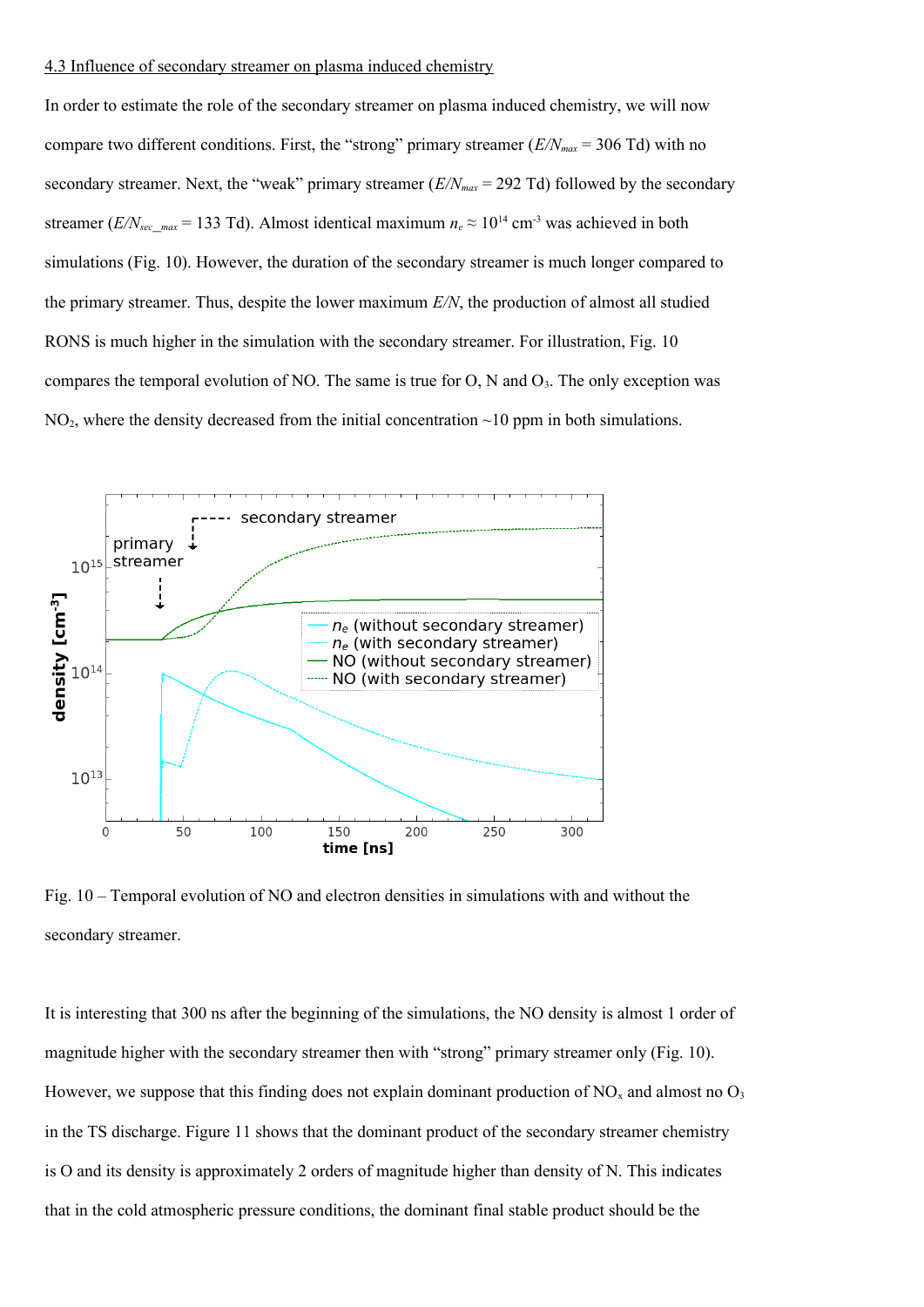ozone. To verify this hypothesis, we repeated a long time scale simulation without the spark phase after the secondary streamer, with a constant gas temperature (350 K) and gradual decrease of *E/N* after the secondary streamer down to 1.5 Td within 1  $\mu$ s.



Fig. 11 – Calculated temporal evolution of selected RONS concentration in simulation with both primary ( $E/N_{max}$  = 292 Td) and secondary streamer ( $E/N_{sec,max}$  = 133 Td), short time scale.

We observed the same trends in the temporal evolution of the RONS as shown in Fig. 6. Again, the major product was ozone and NO was gradually converted to  $NO<sub>2</sub>$  (Fig. 12). Only the final densities of O3 and NO2 were almost by 1 order of magnitude higher than those obtained by the simulation without the secondary streamer (Fig. 6), and the conversion of NO to  $NO<sub>2</sub>$  was much faster. This conversion proceeds dominantly via two reactions:

$$
NO + O_3 \rightarrow NO_2 + O_2, \tag{8a}
$$

$$
O + NO + N_2 \rightarrow NO_2 + O_2. \tag{8b}
$$

Higher densities of both  $O_3$  and O can thus explain faster NO to  $NO_2$  conversion. In summary, the secondary streamer accelerates the overall chemistry, but only the spark phase can explain why the TS generates preferentially  $NO<sub>x</sub>$  and  $O<sub>3</sub>$  was not experimentally detected. The spark phase simulations will be performed in near future to complete the chemistry kinetics of the entire TS repetitive cycle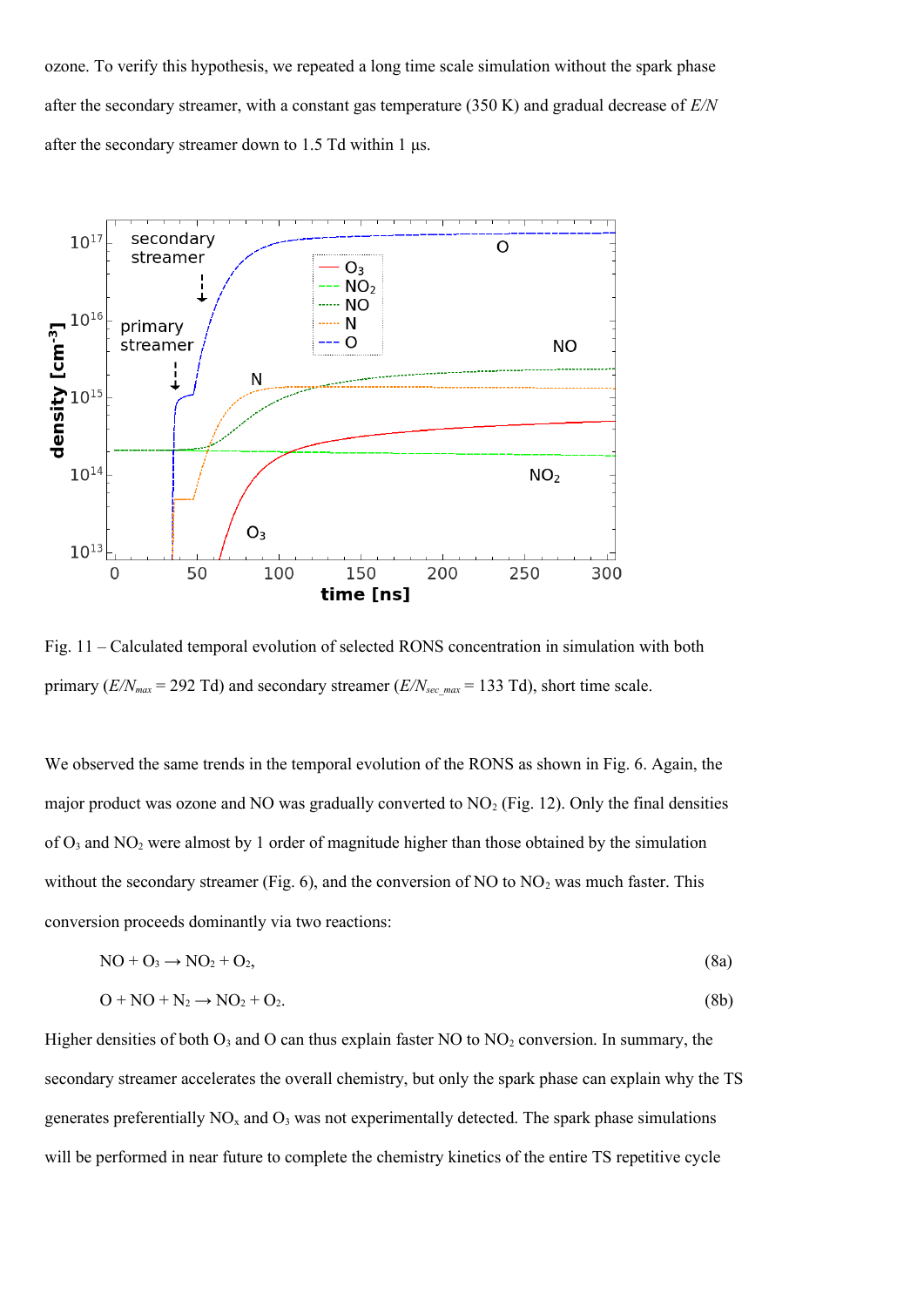and understand the overall final products that determine the antibacterial and other bio-relevant effects of the TS discharge.



Fig. 12 – Temporal evolution of electrons and selected RONS densities on long time scale, simulating both primary and secondary streamer, input parameters as in Table 1 (column 4) and in Table 2, respectively.

# **5. Conclusions**

The 0-D model based on ZDPlasKin module was successfully used to model plasma induced chemistry in the transient events propagating in space, such as primary and secondary streamers. The plasma chemistry and the efficiency of reactive species generation depends mainly on the reduced electric field strength *E/N*. Here we present temporal evolution of *E/N(t)* suitable to describe the initial phases of the transient spark discharge: the primary and the secondary streamers. The used *E/N(t)* was constructed based on experimental results and literature.

We focused on the secondary streamer and production of selected RONS playing important roles in biomedical effects of electrical discharges in air: O, N, NO, NO<sub>2</sub> and O<sub>3</sub>. The secondary streamer results from the non-homogeneous axial distribution of plasma conductivity in the discharge channel created by the primary streamer. This results in non-homogeneous axial distribution of *E/N* that is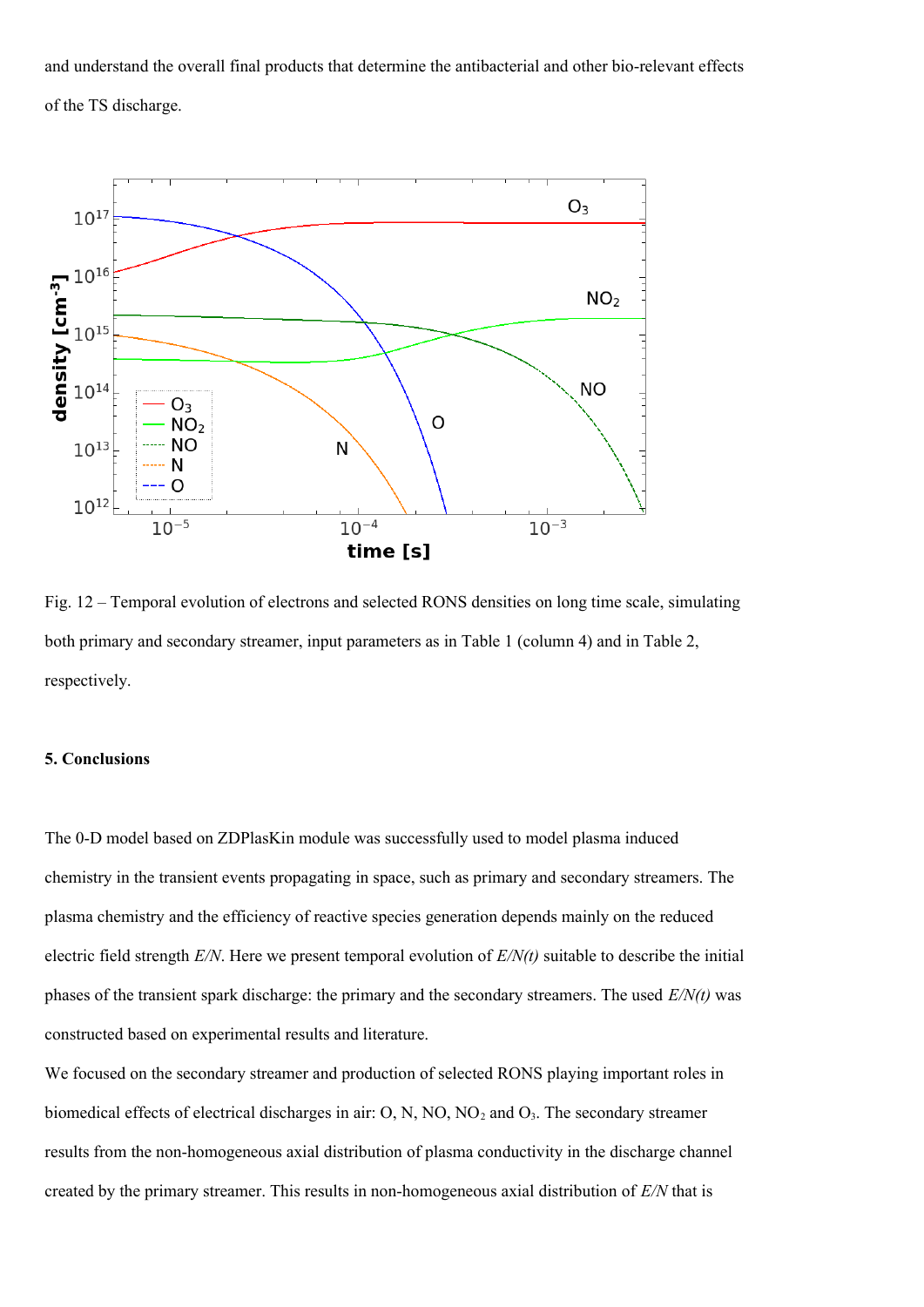enhanced near the anode. By fitting the experimentally observed  $N_2$  (C)  $2<sup>nd</sup>$  positive system emission profiles we found out that the relatively high peak *E/N*, at least 120 Td, during the secondary streamer should be achieved. During the primary streamer the field is higher, but the duration of the secondary streamer is longer and higher electron density is achieved. For this reason, the secondary streamer strongly influences the density of produced reactive species. The density of NO is higher than the density of  $O_3$  shortly after the secondary streamer. However the density of atomic oxygen is even higher and it strongly exceeds density of atomic nitrogen. When we simulated a hypothetical situation with primary and secondary streamer phases but no spark phase, the final dominant product was ozone.

In transient spark, however, the experimental data shows that  $NO$  and  $NO<sub>2</sub>$  are dominant products and there is no ozone. We assume that this results from the enhancement of atomic N generation and gas heating during the spark phase. We are planning further development of our kinetic model to be able to reliably simulate the spark phase of the TS discharge to prove this hypothesis and find better correlation with experiments.

### **Acknowledgement**

This work was supported by Slovak Research and Development Agency APVV-0134-12, and Slovak Grant Agency VEGA 1/0419/18.

#### **Appendix 1 – Parameters used to simulate the primary streamer**

The formula describing the temporal evolution of the reduced electric field strength (*E/N*) during the primary streamer includes these adjustable input parameters: *E/Nbefore*, *E/Nmax*, *E/Nafter*, *tH*, and *lt*. The initial density of electrons  $n_e(0)$ , gas temperature  $(T_e(0))$  and gas composition play also certain roles in chemical modeling. We performed our simulations in "synthetic dry air" with molar fraction of  $N_2$  $(\chi_{N2})$  and  $O_2$  ( $\chi_{O2}$ ) being 0.8 and 0.2, respectively. Since the repetition rate of TS pulses is relatively high (~kHz), the gas composition between the electrodes is influenced by the previous TS pulses. However, the NO and  $NO<sub>2</sub>$  nitrogen oxides were the only significant stable gas phase products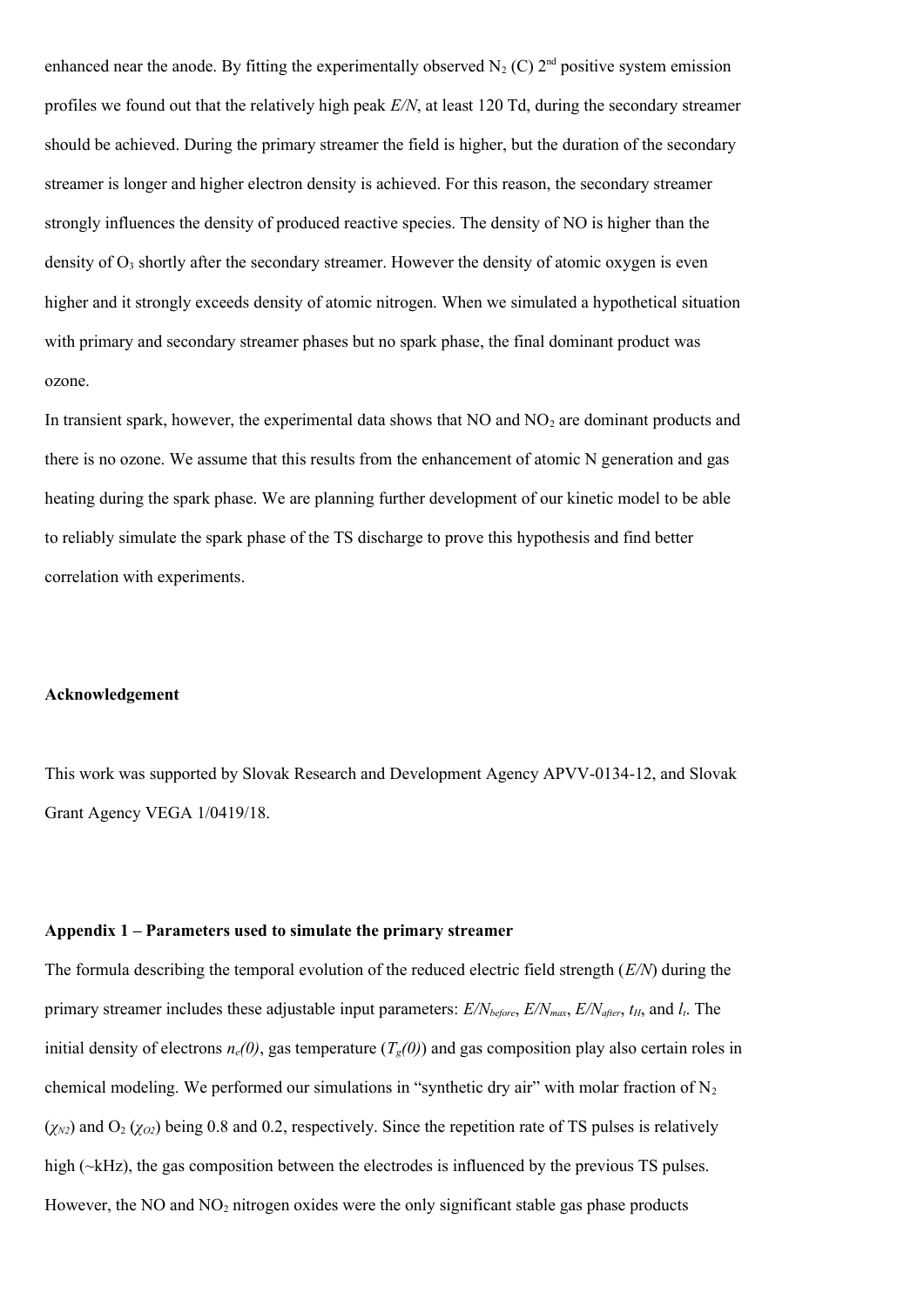measured experimentally, we thus included among the input parameters only the initial molar fraction of NO and  $NO<sub>2</sub>$ .

Here we summarize why we used specific values of all these parameters and we will discuss their influence on the calculated electron density.

## $E/N_{before}$  – initial value of  $E/N$ :

The average  $E/N$  in the gap shortly before the primary streamer is around 60-70 Td. In the point-toplane geometry the field is not homogeneous, and the *E/N* near the anode shortly before the beginning of the primary streamer propagation should be around 120 Td so that the ionization frequency exceeds the attachment frequency. For this reason we varied *E/Nbefore* in the range 60-120 Td. The final value of *E/Nbefore* = 100 Td most commonly used in our simulations, can be regarded as the typical value approximately 1-2 mm below the anode, where the field is slightly weaker than at the anode, but still higher than the average. Moreover, we found out that with *E/Nbefore* = 100 Td, the influence of the parameter  $t_H$  on our simulations is eliminated. The  $t_H$  describes the delay between the beginning of the simulation and the moment when the maximum *E/N* is achieved (the moment when the streamer's head virtually reaches the point in space where we study the chemical changes). With *E/Nbefore* < 100 Td, the electron density decreases from  $n_e(0)$  down to certain minimal value  $n_e^{min}$  before it starts to grow again due to the increasing *E/N*. The electron density shortly before the streamer's head strongly influences the peak electron density during the primary streamer. With *E/Nbefore* < 100 Td, we would have to take into account  $n_e^{min}$  that depends on  $t_H$  and  $n_e(0)$ . For  $E/N_{before} = 100$  Td, the electron density does not change significantly from  $n_e(0)$  for at least 40 ns, i.e.  $n_e^{min} \approx n_e(0)$ , and thus the parameter  $t_H$ plays no role.

## $E/N_{max}$  – peak  $E/N$  value in the streamer's head:

The value of  $E/N_{max}$  used in our simulations (200-350 Td) is in agreement with our experimental findings [31]. The experimentally measured  $E/N_{max}$  increased from  $\sim$ 200 $\pm$ 50 up to 300 $\pm$ 50 Td during the streamer propagation towards the cathode,. In our simulations, we adjusted the *E/Nmax* in order to achieve the desired peak electron density according to the experimental results. We could achieve a wide range of electron densities by tuning the  $E/N_{max}$  within the range of experimental uncertainty. The *E/N<sub>max</sub>* is not the only parameter determining the peak electron density, it also strongly depends on  $n_e(0)$ . The desired peak electron density can be thus achieved by various pairs of  $E/N_{max}$  and  $n_e(0)$ values*.* However, further evolution of the electron density after the primary streamer does not depend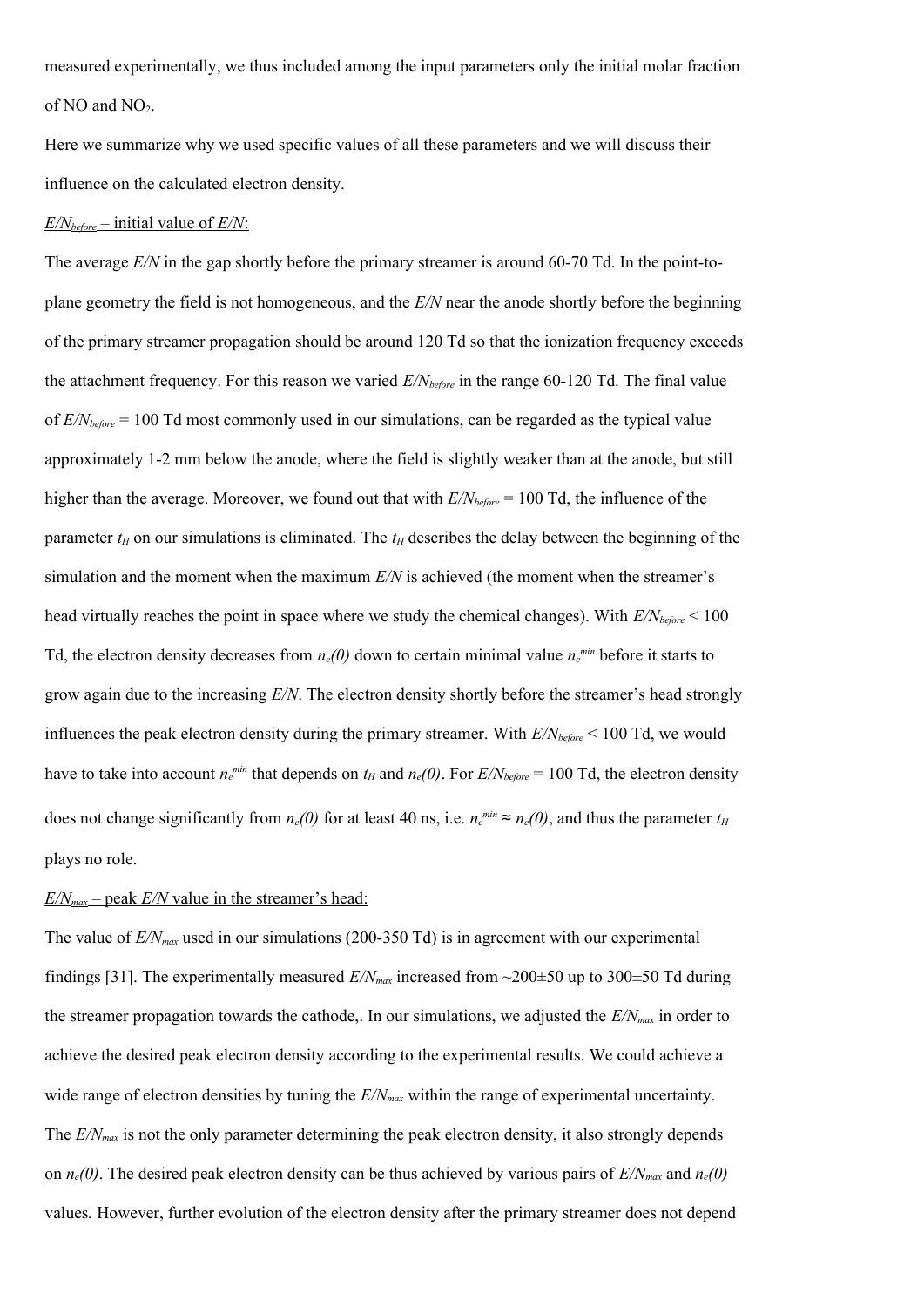on the chosen pair. The *E/N* drops quickly from *E/Nmax* to much lower *E/Nafter* after the primary streamer, the generation of electrons stops and processes decreasing  $n_e$  dominate.

#### *E/Nafter* – reduced field behind the streamer's head:

The average *E/N* in our gap shortly before the streamer is around 60-70 Td and the field behind the streamer's head *E/Nafter* should be slightly lower compared to this average value. We thus tested *E/Nafter* in the range 40-70 Td. Within this range the field is very low for an effective ionization and has no significant influence on the electron density evolution. Moreover, the period with *E/N = E/Nafter* is very short. So, finally we decided to use *E/Nafter* =40 Td. This enabled us to test the *E/N* in the secondary streamer from 60 Td.

# $l_t$  – primary streamer characteristic time:

Roughly speaking, the time constant *lt* characterizes how fast is the increase of *E/N* to *E/Nmax*. The propagation of the primary streamer is quite fast (Fig. 3). It takes up to  $\sim$  5 ns to propagate from the anode to a virtual point 2 mm below. This limits the possible value of *lt* to range 1-3 ns. We decided to use 2 ns in our simulations.

#### $n_e(0)$  – initial electron density:

The initial electron density plays quite important role with respect to the achieved peak electron density during the primary streamer. Though, the peak electron density is more sensitive on *E/Nmax* than on  $n_e(0)$ . We have no direct experimental data to determine  $n_e(0)$ , we thus tested a wide range of possible values  $(10^3 - 10^{10} \text{ cm}^3)$  relying on Meek's criterion. The electron avalanche that enables formation of the streamer must generate enough charged particles  $(\sim 10^8)$  for distortion of the external applied field. If this charge is localized at the anode in a volume of  $1 \text{ mm}^3$ , the resulting average electron density in this volume is in order of  $10^{11}$  cm<sup>-3</sup>. We assumed that two mm below the tip of the anode, the electron density is certainly lower, in order of  $10^{10}$  cm<sup>-3</sup> or lower. We finally decided to use  $n_e(0) = 10^8$  cm<sup>-3</sup>, but as we show in Fig. 5, the value of  $n_e(0)$  does not influence the evolution of the electron density after the primary streamer at all. It just influences the value of *E/Nmax* which we must use to obtain the desired peak electron density; lower  $n_e(0)$  means higher  $E/N_{max}$ . While using  $n_e(0) = 10^8$  cm<sup>-3</sup>, the required  $E/N_{max}$  is in good agreement with experimentally observed values.  $T_e(0)$  – gas temperature:

Due to the repetitive character of the TS discharge, with the repetition rate in order of kHz, the preheating of the treated gas by precedent pulses occurs. Based on spectroscopic data [41], the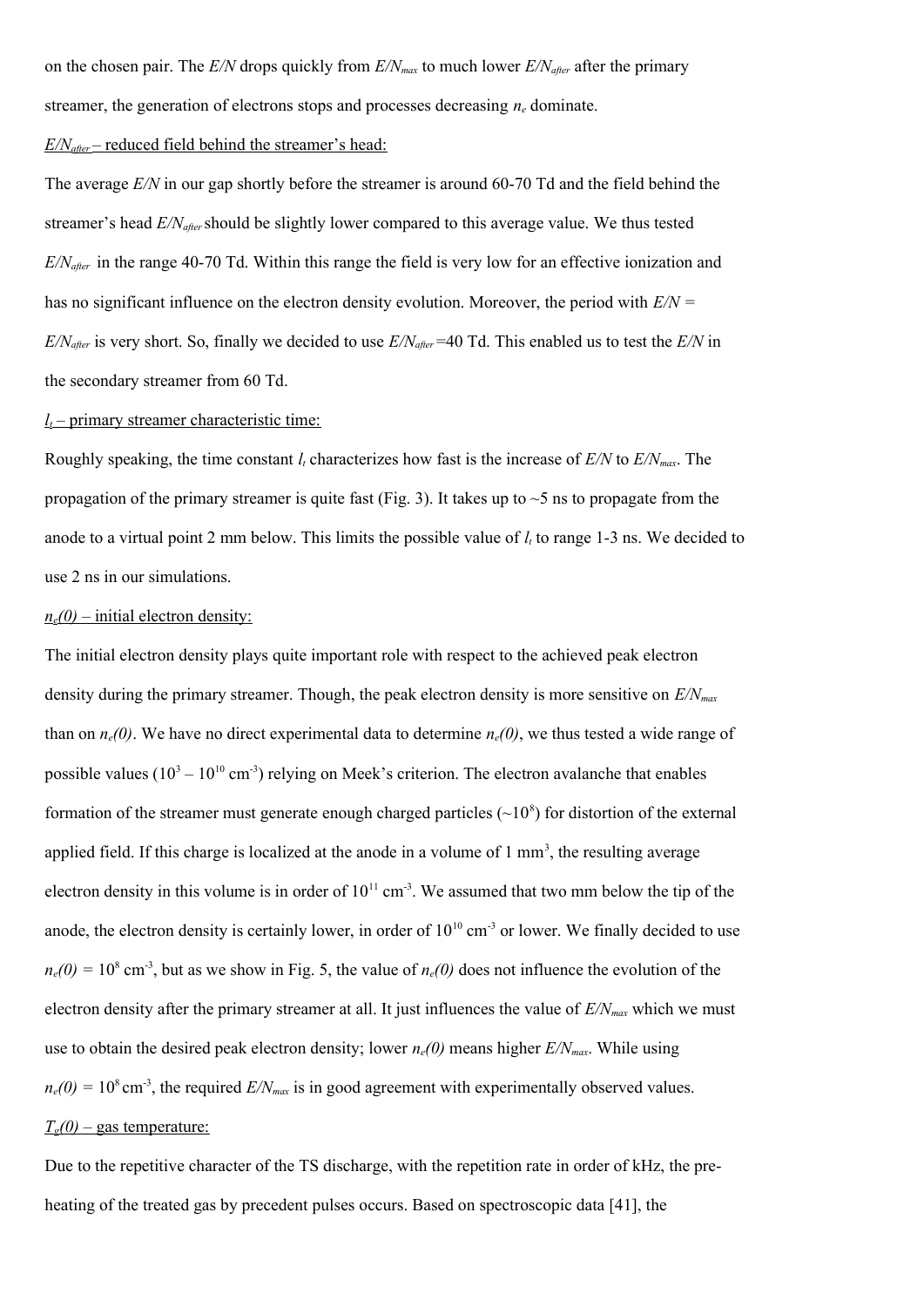temperature at the beginning of the primary streamer  $(T_g(0))$  is elevated to ~350 K at TS repetition frequency ~1 kHz. We used this value in our simulations. Comparison with simulations where  $T_g(0)$  = 300 K revealed that there is negligible influence on the peak electron density, it just slightly influences the rate of electron density decay afterwards. Lower temperature means higher density of O2, i.e. slightly higher rate of electron attachment reactions.

# *χNO* and *χNO2* – initial molar fractions of NO and NO2:

The analysis of air treated by TS discharge  $[26]$  revealed that NO and NO<sub>2</sub> were major stable products. Their detected densities highly exceeded 100 ppm, i.e. molar fraction  $10^{-4}$ . However, these densities were measured downstream long after the treatment and the steady-state concentrations of these species in the gap between the electrodes can be theoretically much higher, but also much lower if we assume that most  $NO<sub>x</sub>$  molecules are produced downstream from N and O atoms generated during the spark pulse. We therefore tested quite wide range of  $\chi_{NO}$  and  $\chi_{NO2}$  – from 0 to 10<sup>-4</sup>. Here we present results for  $\chi_{NO} = \chi_{NO2} = 10^{-5}$ . Within the studied range,  $\chi_{NO}$  and  $\chi_{NO2}$  have no significant influence on electron density during the primary and the secondary streamer. For example, if  $\chi_{NO}$  =  $\chi_{NO2} = 0$ , the  $E/N_{max}$  must be only by about 1 Td higher to achieve the same peak electron density compared to  $\chi_{NO} = \chi_{NO2} = 10^{-5}$ . Moreover,  $\chi_{NO}$  and  $\chi_{NO2}$  within the studied range have also no significant influence on calculated final densities of  $NO$  and  $NO<sub>2</sub>$  long after the secondary streamer. Using molar fraction  $10^{-5}$  instead of 0 enabled us to observe both production and sink mechanisms of  $NO<sub>x</sub>$  during the TS streamer phase.

#### **References**

- [1] Janda M et al. (2011) Plasma Sources Sci Technol 20:035015
- [2] Janda M et al. (2014) Plasma Sources Sci Technol 23:065016
- [3] Janda M et al. (2012) Stabilization of a lean methane-air flame using transient spark discharge. In:
- Janowski T et al. (ed) International symposium on high pressure low temperature plasma chemistry
- HAKONE XIII (Kazimierz Dolny, Poland, 9-14 September), pp 185-189
- [4] Walsh JL, Shi JJ, Kong MG (2006) Appl Phys Lett 89:161505
- [5] Pancheshnyi SV et al. 2006 IEEE Trans Plasma Sci 34:2478-2487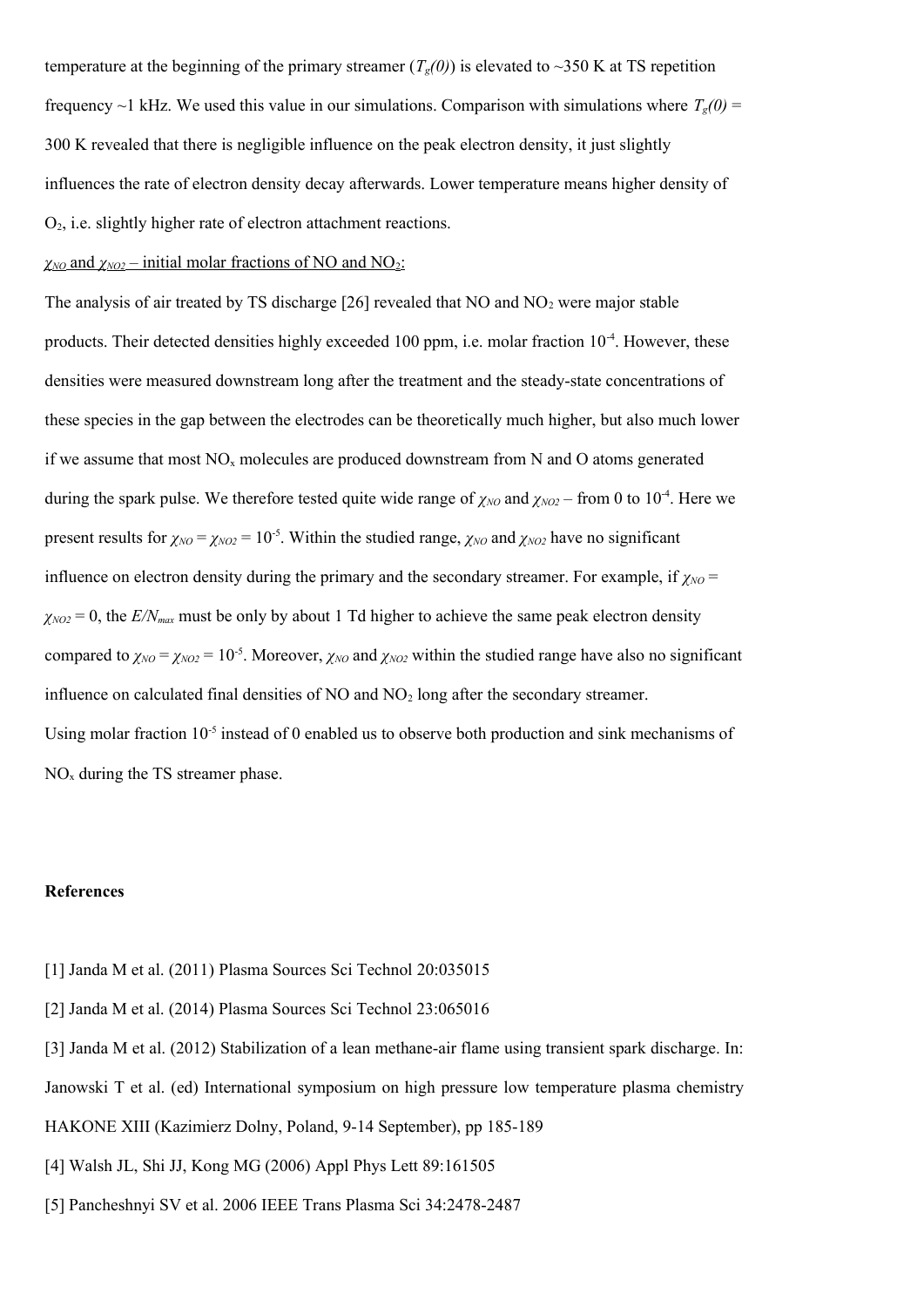- [6] Pai D, Lacoste DA, Laux CO (2008) IEEE Trans Plasma Sci 36:974-975
- [7] Hensel K et al. (2015) Biointerphases 10 :029515
- [8] Hontanon E et al. (2013) J Nanopart Res15:1957
- [9] Graves DB (2012) J Phys D Appl Phys 45:263001
- [10] Lukeš P et al. (2014) Plasma Sources Sci Technol 23:015019
- [11] Ying Li et al. (2017) Sci Rep 7:45781
- [12] Ishaq M, Evans M, Ostrikov K (2014) Int J Cancer 134:1517
- [13] Eliasson B, Hirth M, Kogelschatz U (1987) J Phys D Appl Phys 20:1421-1437
- [14] Gordeyenya EA, Matveyev AA (1994) Plasma Sources Sci Technol 3:575-583
- [15] Knizhnik AA et al. (1999) Doklady Akademii Nauk 365:336-339
- [16] Rehbein N, Cooray V (2001) J Electrostat 51-52:333-339
- [17] Rahman M, Cooray V (2003) Opt Laser Technol 35:543-546
- [18] Kim T et al. (2010) Jpn J Appl Phys 49:126201
- [19] Rahman M et al. (2011) J Electrostat 69:494-500
- [20] Shank JL, Herper RH, Silliker JH (1962) Appl Microbiol 10:185-189
- [21] Mancinelli RL, McKay CP (1983) Appl Environ Microbiol 46:198-202
- [22] Carbone P et al. (2013) Device and method for gas sterilization. US Patent 2013/0230430A1
- [23] Pavlovich MJ et al. (2014) J Phys D Appl Phys 47:505202
- [24] Moiseev T et al. (2014) Plasma Sources Sci Technol 23:065033
- [25] Hao XL et al. (2014) Plasma Process Polym 11:1044-1056
- [26] Janda M. at al. (2016) Plasma Chem Plasma Process 36:767-781
- [27] Van Gaens W, Bogaerts A (2014) Plasma Sources Sci Technol 23:035015
- [28] Lu X et al. (2016) Phys Rep 630:1-84
- [29] Jenista J (1999) J Phys D Appl Phys 32:2763-2776
- [30] Barni R et al. (2005) J Appl Phys 97:073301
- [31] Janda M et al. (2017) Plasma Sources Sci Technol 26:055010
- [32] Janda M et al. (2017) J Phys D Appl. Phys 50:425207
- [33] Morrow R, Lowke JJ (1997) J Phys D Appl Phys 30:614-27
- [34] Kulikovsky AA (1998) IEEE Trans Plasma Sci 26:1339-46
- [35] Marode E et al. (2009) Plasma Phys Control Fusion 51:124002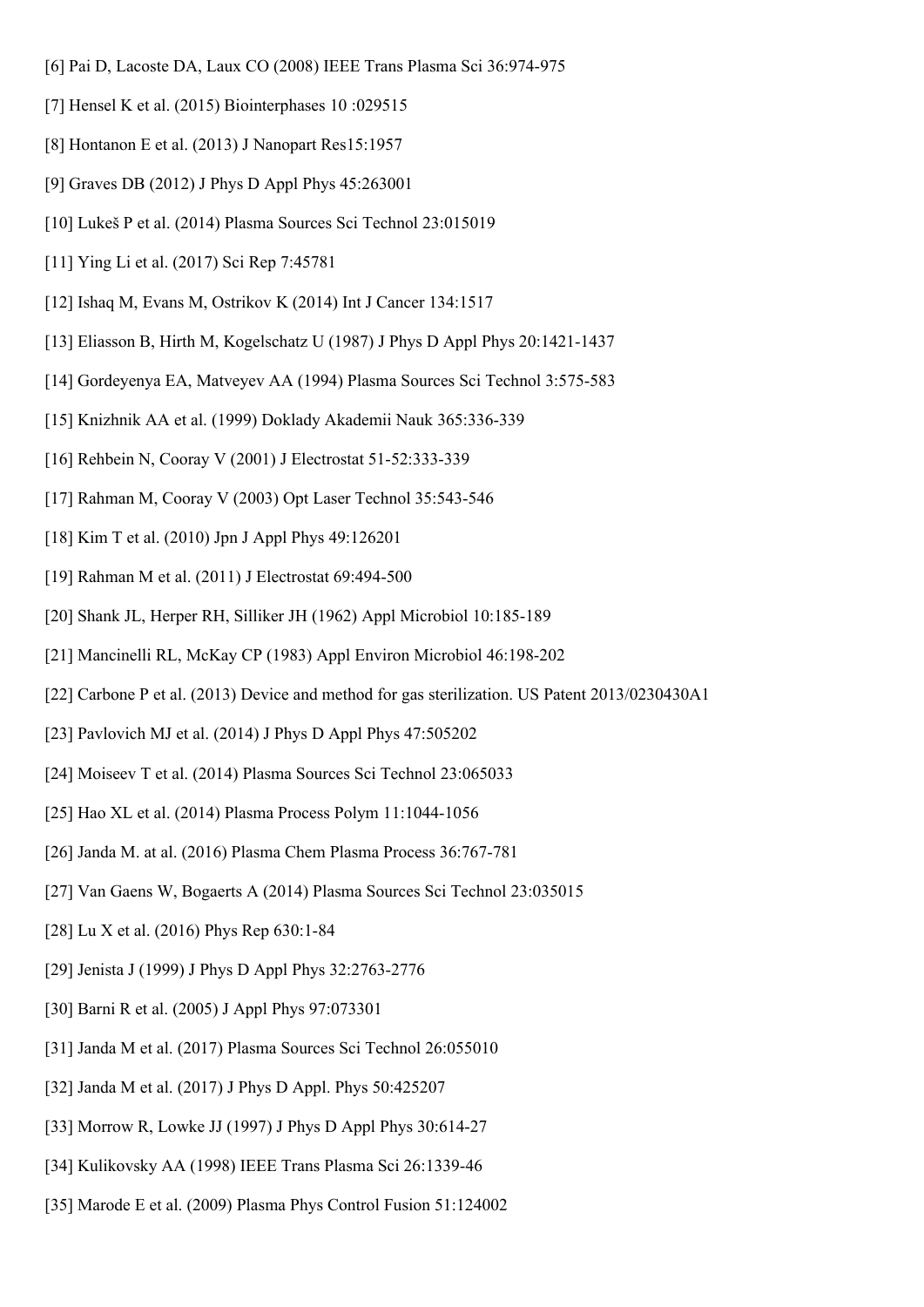[36] Loeb LB (1965) Electrical Coronas: Their Basic Physical Mechanisms (Berkeley, CA:

University of California Press)

- [37] Bastien F, Marode E (1985) J Phys D Appl Phys 18:377
- [38] Sigmond SR (1984) J Appl Phys 56:1355
- [39] Ono R, Oda T (2007) J Phys D Appl Phys 40:176
- [40] Dvonč L, Janda M (2015) IEEE Trans Plasma Phys 43:2562-2570
- [41] Janda M et al. (2012) Plasma Sources Sci Technol 21:045006
- [42] Gerling T et al. (2013) Plasma Sources Sci Technol 22:065012
- [43] Pancheshnyi S et al. (2008) Computer Code ZDPlasKin, Univ. Toulouse, Toulouse, LAPLACE,
- CNRS-UPS-INP, France. [Online]. Available: [https://www.zdplaskin.laplace.univ-tlse.fr](http://www.zdplaskin.laplace.univ-tlse.fr/)
- [44] Brown PN, Byrne GD, and Hindmarsh AC 1989, VODE: A variable-coefficient ODE solver,
- SIAM J. Sci. Stat. Comput. 10 1038–1051
- [45] kinet\_N2\_O2\_v1.03 (2015) [Online]. Available: http://www.zdplaskin.laplace.univ-tlse.fr/wp-
- content/uploads/2015/08/kinet\_N2\_O2\_v1.03.inp
- [46] Capitelli M et al. (2000) Plasma Kinetics in Atmospheric Gases (Springer Series on Atomic,
- Optical, and Plasma Physics). New York, NY, USA: Springer-Verlag.
- [47] Flitti A, Pancheshnyi S (2009) Eur Phys J Appl Phys 45:21001
- [48] Hagelaar GJM and Pitchford LC 2005 Plasma Sources Sci. Technol. 14, 722-733
- [49] Pancheshnyi S et al. (2012) Chem Phys 398:148
- [50] Phelps Database. (retrieved on Mar. 13, 2014) [Online]. Available: (www.lxcat.net/Phelps)
- (http://jilawww.colorado.edu/~avp/)
- [51] Phelps AV, Pitchford LC (1985) Phys Rev A 31:2932-2949
- [52] Morgan Database. (retrieved on May 26, 2014). [Online]. Available:

## http://www.lxcat.net/Morgan

- [53] Hayashi Database. (retrieved on May 26, 2014). [Online]. Available:
- http://www.lxcat.net/Hayashi
- [54] QUANTEMOL database. (retrieved on Feb. 15, 2018). [Online]. Available:
- (www.lxcat.net/QUANTEMOL) (http://quantemol.com)
- [55] Kulikovsky AA (1997) J Phys D Appl Phys 30:441-450
- [56] Kacem S et al. (2012) J Comput Phys 231:251-261